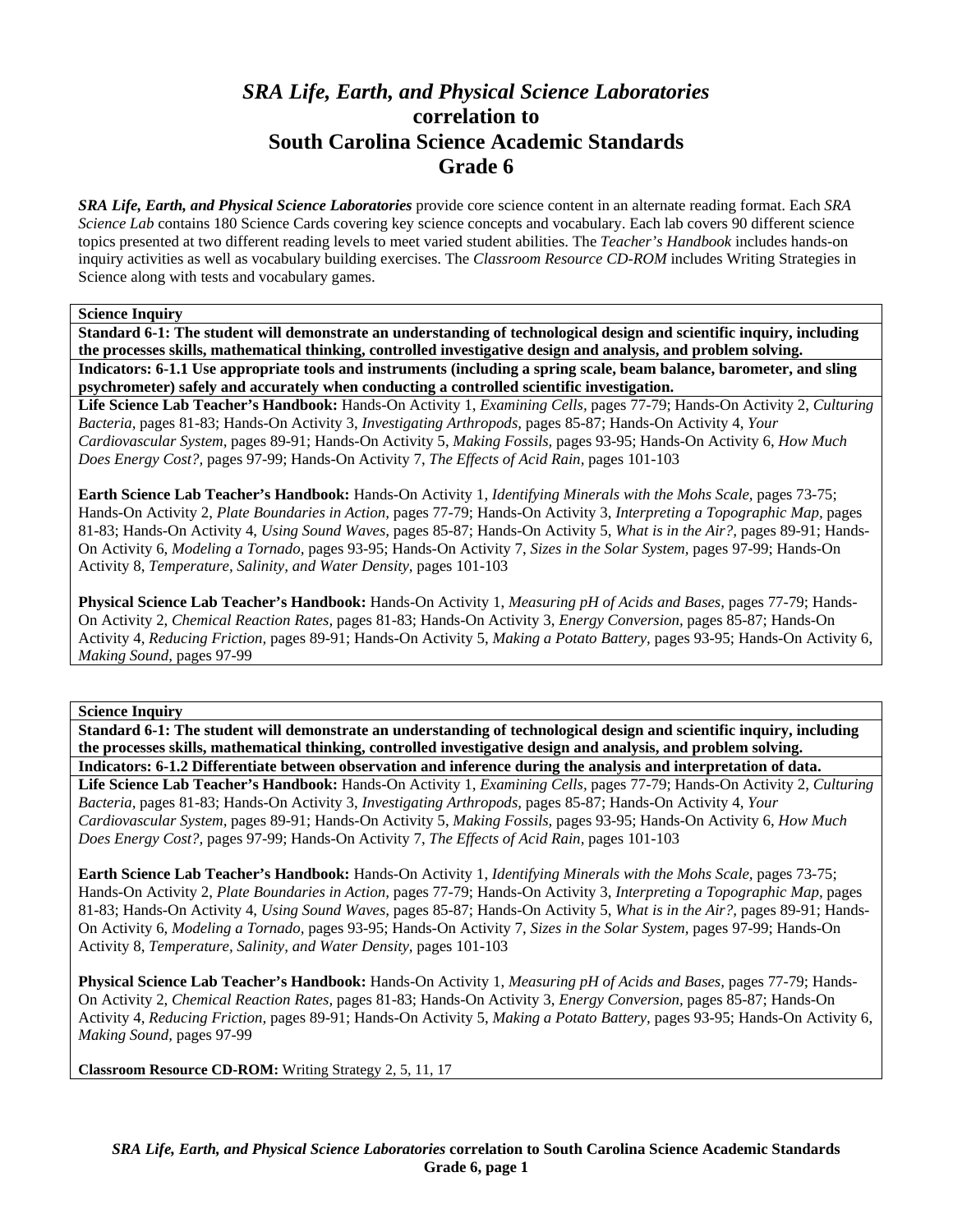**Standard 6-1: The student will demonstrate an understanding of technological design and scientific inquiry, including the processes skills, mathematical thinking, controlled investigative design and analysis, and problem solving. Indicators: 6-1.3 Classify organisms, objects, and materials according to their physical characteristics by using a dichotomous key.**  Life Science Lab, Level A: Cards 2, 3, 20, 21, 25, 27, 34, 39, 40, 76, 77 Life Science Lab, Level B: Cards 2, 3, 20, 21, 25, 27, 34, 39, 40, 76, 77

**Earth Science Lab, Level A:** Cards 3, 4, 5, 6, 7, 8, 69, 71, 72, 73, 76, 83 **Earth Science Lab, Level B:** Cards 3, 4, 5, 6, 7, 8, 69, 71, 72, 73, 76, 82 **Earth Science Lab Teacher's Handbook:** Hands-On Activity 1, *Identifying Minerals with the Mohs Scale,* pages 73-75

**Physical Science Lab, Level A: Cards Physical Science Lab, Level B: Cards Physical Science Lab Teacher's Handbook:** Hands-On Activity 1, *Measuring pH of Acids and Bases,* pages 77-79

**Science Inquiry** 

**Standard 6-1: The student will demonstrate an understanding of technological design and scientific inquiry, including the processes skills, mathematical thinking, controlled investigative design and analysis, and problem solving. Indicators: 6-1.4 Use a technological design process to plan and produce a solution to a problem or a product (including identifying a problem, designing a solution or a product, implementing the design, and evaluating the solution or the product).** 

This concept is not covered.

#### **Science Inquiry**

**Standard 6-1: The student will demonstrate an understanding of technological design and scientific inquiry, including the processes skills, mathematical thinking, controlled investigative design and analysis, and problem solving. Indicators: 6-1.5 Use appropriate safety procedures when conducting investigations.** 

**Life Science Lab Teacher's Handbook:** Hands-On Activity 1, *Examining Cells,* pages 77-79; Hands-On Activity 2, *Culturing Bacteria,* pages 81-83; Hands-On Activity 3, *Investigating Arthropods,* pages 85-87; Hands-On Activity 4, *Your Cardiovascular System,* pages 89-91; Hands-On Activity 5, *Making Fossils,* pages 93-95; Hands-On Activity 6, *How Much Does Energy Cost?,* pages 97-99; Hands-On Activity 7, *The Effects of Acid Rain,* pages 101-103

**Earth Science Lab Teacher's Handbook:** Hands-On Activity 1, *Identifying Minerals with the Mohs Scale,* pages 73-75; Hands-On Activity 2, *Plate Boundaries in Action,* pages 77-79; Hands-On Activity 3, *Interpreting a Topographic Map,* pages 81-83; Hands-On Activity 4, *Using Sound Waves,* pages 85-87; Hands-On Activity 5, *What is in the Air?,* pages 89-91; Hands-On Activity 6, *Modeling a Tornado,* pages 93-95; Hands-On Activity 7, *Sizes in the Solar System,* pages 97-99; Hands-On Activity 8, *Temperature, Salinity, and Water Density,* pages 101-103

**Physical Science Lab Teacher's Handbook:** Hands-On Activity 1, *Measuring pH of Acids and Bases,* pages 77-79; Hands-On Activity 2, *Chemical Reaction Rates,* pages 81-83; Hands-On Activity 3, *Energy Conversion,* pages 85-87; Hands-On Activity 4, *Reducing Friction,* pages 89-91; Hands-On Activity 5, *Making a Potato Battery,* pages 93-95; Hands-On Activity 6, *Making Sound,* pages 97-99

**Classroom Resource CD-ROM:** Writing Strategy 15

**Structures, Processes, and Responses of Plants** 

**Standard 6-2: The student will demonstrate an understanding of relationships of structures, processes, and responses of plants that allow them to survive and reproduce. (Life Science)** 

**Indicators: 6-2.1 Summarize the characteristics that all organisms share (including the obtainment and use of resources for energy, the response to stimuli, the ability to reproduce, and process of physical growth and development).**  Life Science Lab, Level A: Cards 1, 5, 9

Life Science Lab, Level B: Cards 1, 5, 9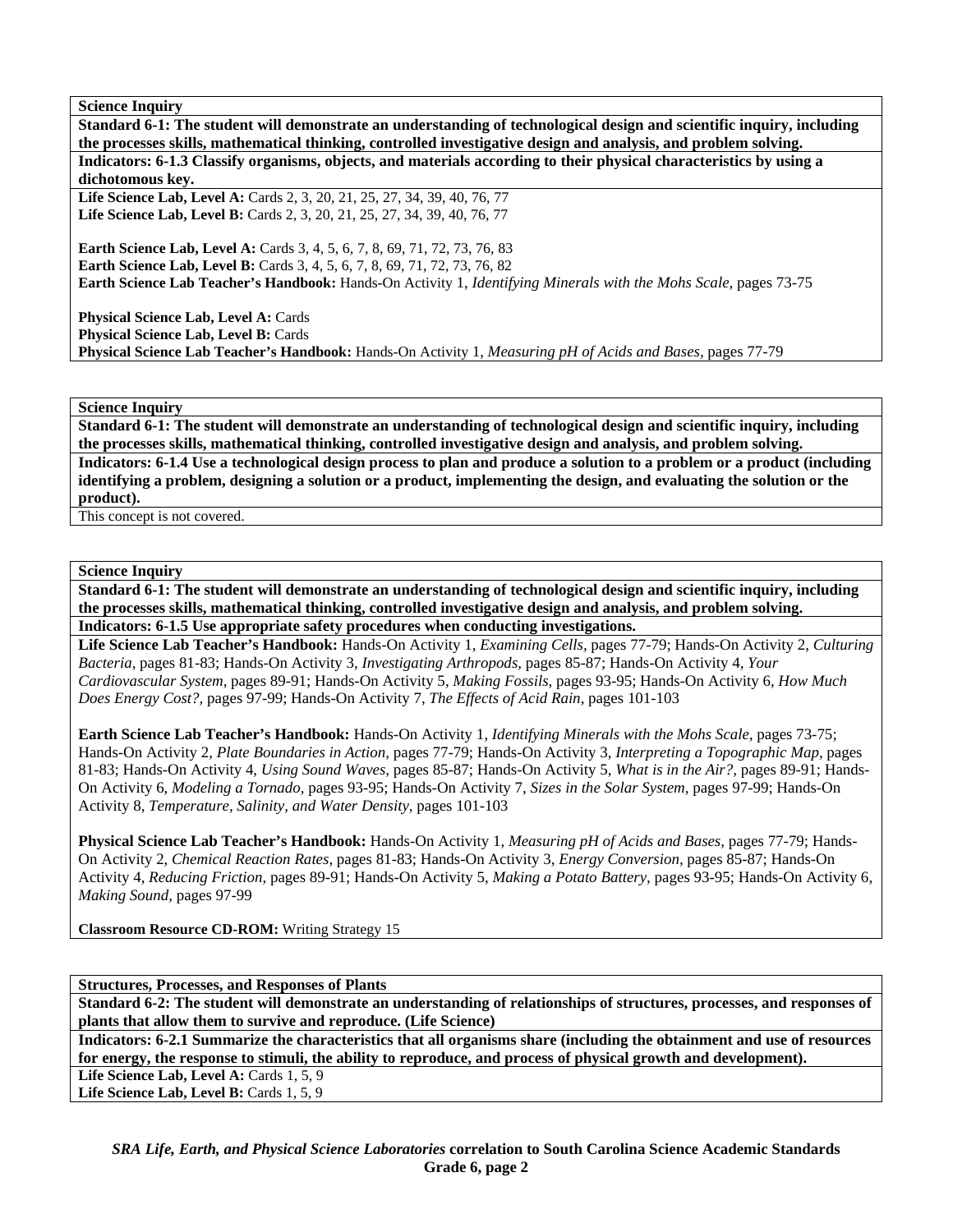**Structures, Processes, and Responses of Plants** 

**Standard 6-2: The student will demonstrate an understanding of relationships of structures, processes, and responses of plants that allow them to survive and reproduce. (Life Science)** 

**Indicators: 6-2.2 Recognize the hierarchical structure of the classification (taxonomy) of organisms (including the seven major levels or categories of living things—namely, kingdom, phylum, class, order, family, genus, and species).**  Life Science Lab, Level A: Cards 2, 3, 11, 12, 14, 15, 16, 25, 27, 34

Life Science Lab, Level B: Cards 2, 3, 11, 12, 14, 15, 16, 25, 27, 34

**Structures, Processes, and Responses of Plants** 

**Standard 6-2: The student will demonstrate an understanding of relationships of structures, processes, and responses of plants that allow them to survive and reproduce. (Life Science)** 

**Indicators: 6-2.3 Compare the characteristic structures of various groups of plants (including vascular or nonvascular, seed or spore-producing, flowering or cone-bearing, and monocot or dicot).** 

**Life Science Lab, Level A:** Cards 16, 18, 19, 20, 21, 22

Life Science Lab, Level B: Cards 16, 18, 19, 20, 21, 22

**Structures, Processes, and Responses of Plants** 

**Standard 6-2: The student will demonstrate an understanding of relationships of structures, processes, and responses of plants that allow them to survive and reproduce. (Life Science)** 

**Indicators: 6-2.4 Summarize the basic functions of the structures of a flowering plant for defense, survival, and reproduction.** 

Life Science Lab, Level A: Cards 20, 22 Life Science Lab, Level B: Cards 20, 22

**Structures, Processes, and Responses of Plants** 

**Standard 6-2: The student will demonstrate an understanding of relationships of structures, processes, and responses of plants that allow them to survive and reproduce. (Life Science)** 

**Indicators: 6-2.5 Summarize each process in the life cycle of flowering plants (including germination, plant development, fertilization, and seed production).** 

Life Science Lab, Level A: Cards 20, 22 Life Science Lab, Level B: Cards 20, 22

**Structures, Processes, and Responses of Plants** 

**Standard 6-2: The student will demonstrate an understanding of relationships of structures, processes, and responses of plants that allow them to survive and reproduce. (Life Science)** 

**Indicators: 6-2.6 Differentiate between the processes of sexual and asexual reproduction of flowering plants.** 

Life Science Lab, Level A: Cards 60, 61 Life Science Lab, Level B: Cards 60, 61

**Structures, Processes, and Responses of Plants** 

**Standard 6-2: The student will demonstrate an understanding of relationships of structures, processes, and responses of plants that allow them to survive and reproduce. (Life Science)** 

**Indicators: 6-2.7 Summarize the processes required for plant survival (including photosynthesis, respiration, and transpiration).** 

Life Science Lab, Level A: Cards 1, 16, 17, 23, 24 Life Science Lab, Level B: Cards 1, 16, 17, 23, 24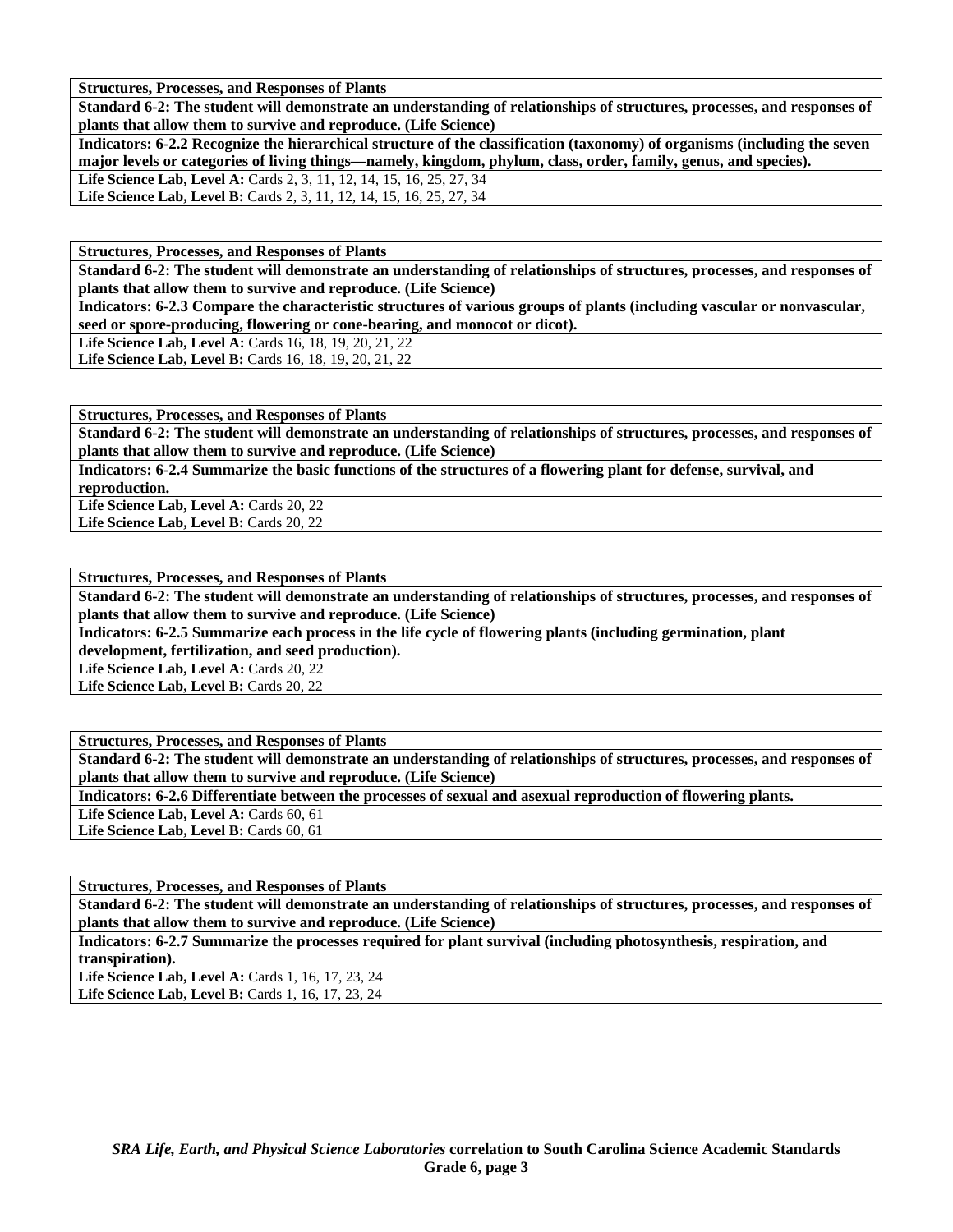**Structures, Processes, and Responses of Plants** 

**Standard 6-2: The student will demonstrate an understanding of relationships of structures, processes, and responses of plants that allow them to survive and reproduce. (Life Science)** 

**Indicators: 6-2.8 Explain how plants respond to external stimuli (including dormancy and the forms of tropism known as phototropism, gravitropism, hydrotropism, and thigmotropism).** 

Life Science Lab, Level A: Card 24

Life Science Lab, Level B: Card 24

**Structures, Processes, and Responses of Plants** 

**Standard 6-2: The student will demonstrate an understanding of relationships of structures, processes, and responses of plants that allow them to survive and reproduce. (Life Science)** 

**Indicators: 6-2.9 Explain how disease-causing fungi can affect plants.** 

Life Science Lab, Level A: Card 15

Life Science Lab, Level B: Card 15

**Structures, Processes, and Responses of Animals** 

**Standard 6-3: The student will demonstrate an understanding of structures, processes, and responses of animals that allow them to survive and reproduce. (Life Science)** 

**Indicators: 6-3.1 Compare the characteristic structures of invertebrate animals (including sponges, segmented worms, echinoderms, mollusks, and arthropods) and vertebrate animals (fish, amphibians, reptiles, birds, and mammals).** 

**Life Science Lab, Level A:** Cards 27, 28, 29, 30, 31, 32, 33

**Life Science Lab, Level B:** Cards 27, 28, 29, 30, 31, 32, 33

**Life Science Lab Teacher's Handbook:** Hands-On Activity 3, *Investigating Arthropods,* pages 85-87

**Structures, Processes, and Responses of Animals** 

**Standard 6-3: The student will demonstrate an understanding of structures, processes, and responses of animals that allow them to survive and reproduce. (Life Science)** 

**Indicators: 6-3.2 Summarize the basic functions of the structures of animals that allow them to defend themselves, to move, and to obtain resources.** 

**Life Science Lab, Level A: Cards 25, 41, 43 Life Science Lab, Level B: Cards 25, 41, 43** 

**Structures, Processes, and Responses of Animals** 

**Standard 6-3: The student will demonstrate an understanding of structures, processes, and responses of animals that allow them to survive and reproduce. (Life Science)** 

**Indicators: 6-3.3 Compare the response that a warm-blooded (endothermic) animal makes to a fluctuation in environmental temperature with the response that a cold-blooded (ectothermic) animals makes to such a fluctuation.** 

Life Science Lab, Level A: Card 34

Life Science Lab, Level B: Card 34

**Structures, Processes, and Responses of Animals** 

**Standard 6-3: The student will demonstrate an understanding of structures, processes, and responses of animals that allow them to survive and reproduce. (Life Science)** 

**Indicators: 6-3.4 Explain how environmental stimuli cause physical responses in animals (including shedding, blinking, shivering, sweating, panting, and food gathering).** 

Life Science Lab, Level A: Cards 41, 43

Life Science Lab, Level B: Cards 41, 43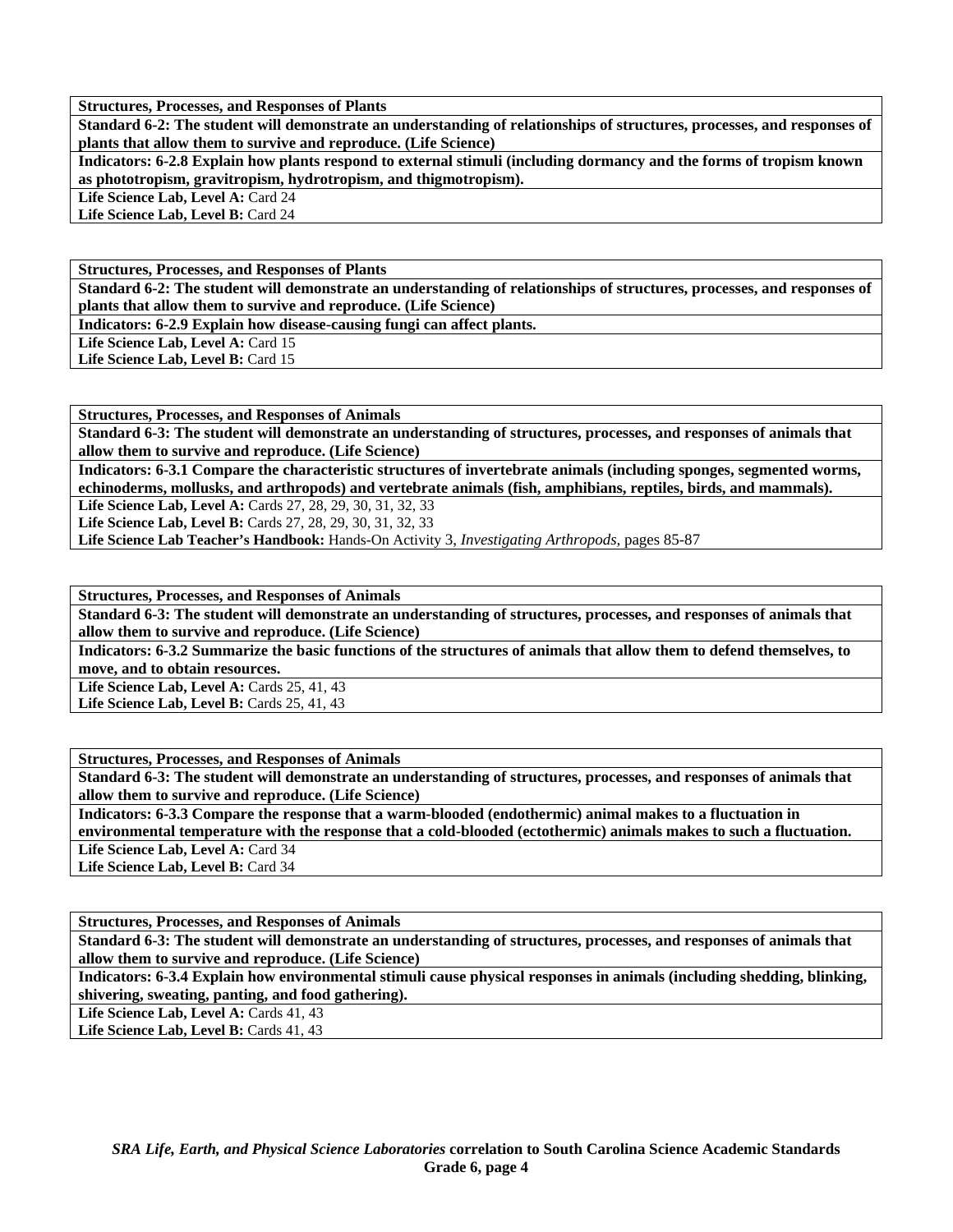**Structures, Processes, and Responses of Animals** 

**Standard 6-3: The student will demonstrate an understanding of structures, processes, and responses of animals that allow them to survive and reproduce. (Life Science)** 

**Indicators: 6-3.5 Illustrate animal behavioral responses (including hibernation, migration, defense, and courtship) to environmental stimuli.** 

Life Science Lab, Level A: Cards 41, 43, 83 Life Science Lab, Level B: Cards 41, 43, 83

**Structures, Processes, and Responses of Animals** 

**Standard 6-3: The student will demonstrate an understanding of structures, processes, and responses of animals that allow them to survive and reproduce. (Life Science)** 

**Indicators: 6-3.6 Summarize how the internal stimuli (including hunger, thirst, and sleep) of animals ensure their survival.** 

Life Science Lab, Level A: Cards 1, 25 Life Science Lab, Level B: Cards 1, 25

**Structures, Processes, and Responses of Animals** 

**Standard 6-3: The student will demonstrate an understanding of structures, processes, and responses of animals that allow them to survive and reproduce. (Life Science)** 

**Indicators: 6-3.7 Compare learned to inherited behaviors in animals.** 

Life Science Lab, Level A: Card 43 **Life Science Lab, Level B:** Card 43

**Earth's Atmosphere and Weather** 

**Standard 6-4: The student will demonstrate an understanding of the relationship between Earth's atmospheric properties and processes and its weather and climate. (Earth Science)** 

**Indicators: 6-4.1 Compare the composition and structure of Earth's atmospheric layers (including the gases and differences in temperature and pressure within the layers).** 

**Earth Science Lab, Level A:** Cards 36, 37, 38, 39, 40 **Earth Science Lab, Level B: Cards 36, 37, 38, 39, 40** 

**Earth's Atmosphere and Weather** 

**Standard 6-4: The student will demonstrate an understanding of the relationship between Earth's atmospheric properties and processes and its weather and climate. (Earth Science)** 

**Indicators: 6-4.2 Summarize the interrelationships among the dynamic processes of the water cycle (including precipitation, evaporation, transpiration, condensation, surface-water flow, and groundwater flow). Earth Science Lab, Level A:** Cards 44, 47, 48, 49, 52, 53, 54, 82, 83, 84

**Earth Science Lab, Level B:** Cards 44, 47, 48, 49, 52, 53, 54, 82, 83, 84

**Earth's Atmosphere and Weather** 

**Standard 6-4: The student will demonstrate an understanding of the relationship between Earth's atmospheric properties and processes and its weather and climate. (Earth Science)** 

**Indicators: 6-4.3 Classify shapes and types of clouds according to elevation and their associated weather conditions and patterns.** 

Earth Science Lab, Level A: Cards 48, 49 Earth Science Lab, Level B: Cards 48, 49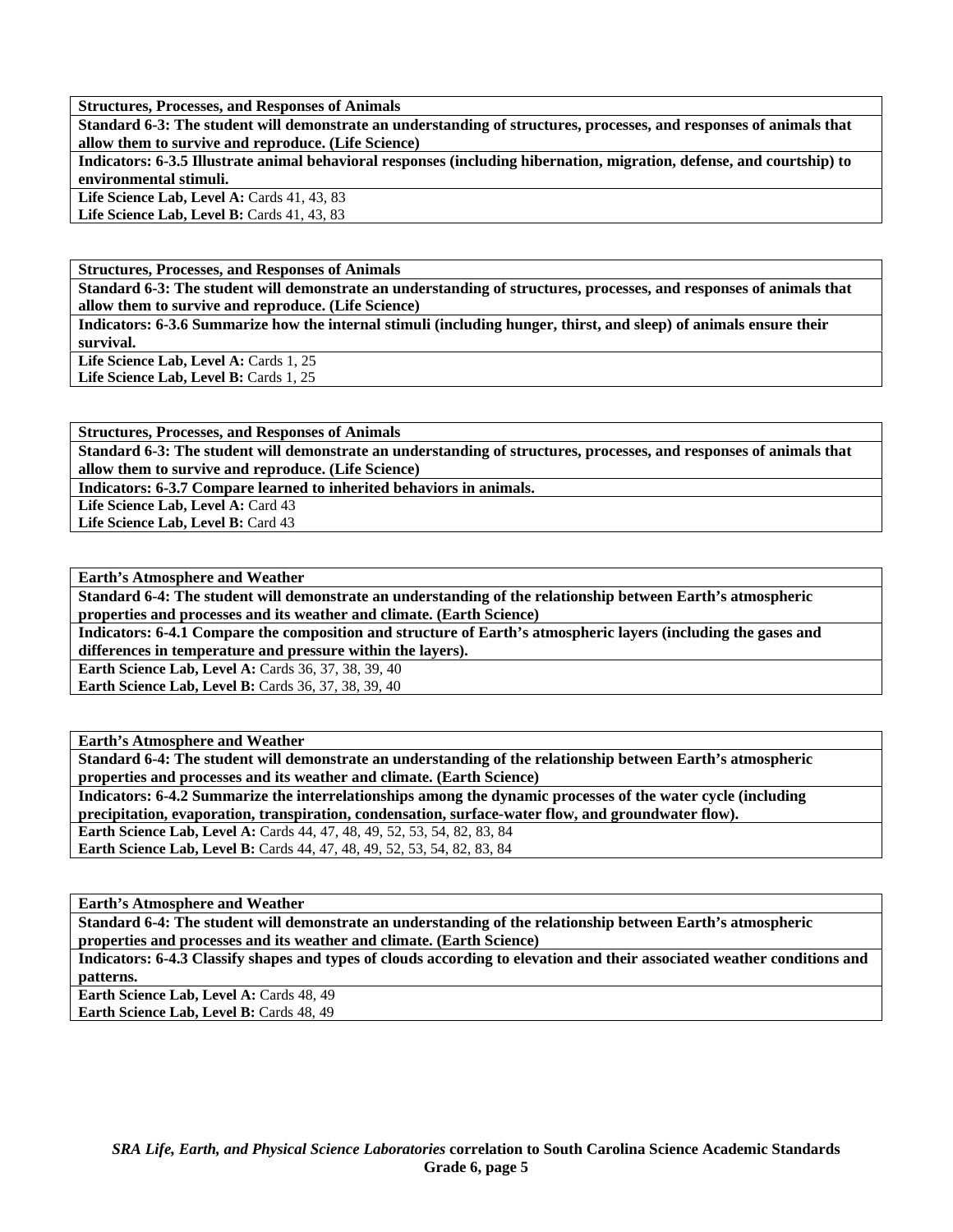**Earth's Atmosphere and Weather** 

**Standard 6-4: The student will demonstrate an understanding of the relationship between Earth's atmospheric properties and processes and its weather and climate. (Earth Science)** 

**Indicators: 6-4.4 Summarize the relationship of the movement of air masses, high and low pressure systems, and frontal boundaries to storms (including thunderstorms, hurricanes, and tornadoes) and other weather conditions.** 

**Earth Science Lab, Level A: Cards 39, 40, 41, 45, 46, 50, 51, 52, 53, 54** 

**Earth Science Lab, Level B:** Cards 39, 40, 41, 45, 46, 50, 51, 52, 53, 54

**Earth Science Lab Teacher's Handbook:** Hands-On Activity 6, *Modeling a Tornado,* pages 93-95

**Earth's Atmosphere and Weather** 

**Standard 6-4: The student will demonstrate an understanding of the relationship between Earth's atmospheric properties and processes and its weather and climate. (Earth Science)** 

**Indicators: 6-4.5 Use appropriate instruments and tools to collect weather data (including wind speed and direction, air temperature, humidity, and air pressure).** 

**Earth Science Lab, Level A:** Cards 43, 44, 47, 49, 50, 51 **Earth Science Lab, Level B: Cards 43, 44, 47, 49, 50, 51** 

**Earth's Atmosphere and Weather** 

**Standard 6-4: The student will demonstrate an understanding of the relationship between Earth's atmospheric properties and processes and its weather and climate. (Earth Science)** 

**Indicators: 6-4.6 Predict weather conditions and patterns based on weather data collected from direct observations and measurements, weather maps, satellites, and radar.** 

**Earth Science Lab, Level A: Cards 39, 43, 45, 46, 48, 49, 50, 51, 56, 57, 58 Earth Science Lab, Level B:** Cards 39, 43, 45, 46, 48, 49, 50, 51, 56, 57, 58

**Earth's Atmosphere and Weather** 

**Standard 6-4: The student will demonstrate an understanding of the relationship between Earth's atmospheric properties and processes and its weather and climate. (Earth Science)** 

**Indicators: 6-4.7 Explain how solar energy affects Earth's atmosphere and surface (land and water).** 

**Earth Science Lab, Level A:** Cards 37, 38, 39, 40, 41, 42, 45, 47, 52, 53, 54, 59, 60, 61 **Earth Science Lab, Level B:** Cards 37, 38, 39, 40, 41, 42, 45, 47, 52, 53, 54, 59, 60, 61 **Earth Science Lab Teacher's Handbook:** Hands-On Activity 6, *Modeling a Tornado,* pages 93-95

**Physical Science Lab, Level A: Card 44** Physical Science Lab, Level B: Card 44

**Earth's Atmosphere and Weather** 

**Standard 6-4: The student will demonstrate an understanding of the relationship between Earth's atmospheric properties and processes and its weather and climate. (Earth Science)** 

**Indicators: 6-4.8 Explain how convection affects weather patterns and climate.** 

**Earth Science Lab, Level A: Cards 38, 55, 56, 57, 58, 60 Earth Science Lab, Level B:** Cards 38, 55, 56, 57, 58, 60

Physical Science Lab, Level A: Card 44 **Physical Science Lab, Level B: Card 44**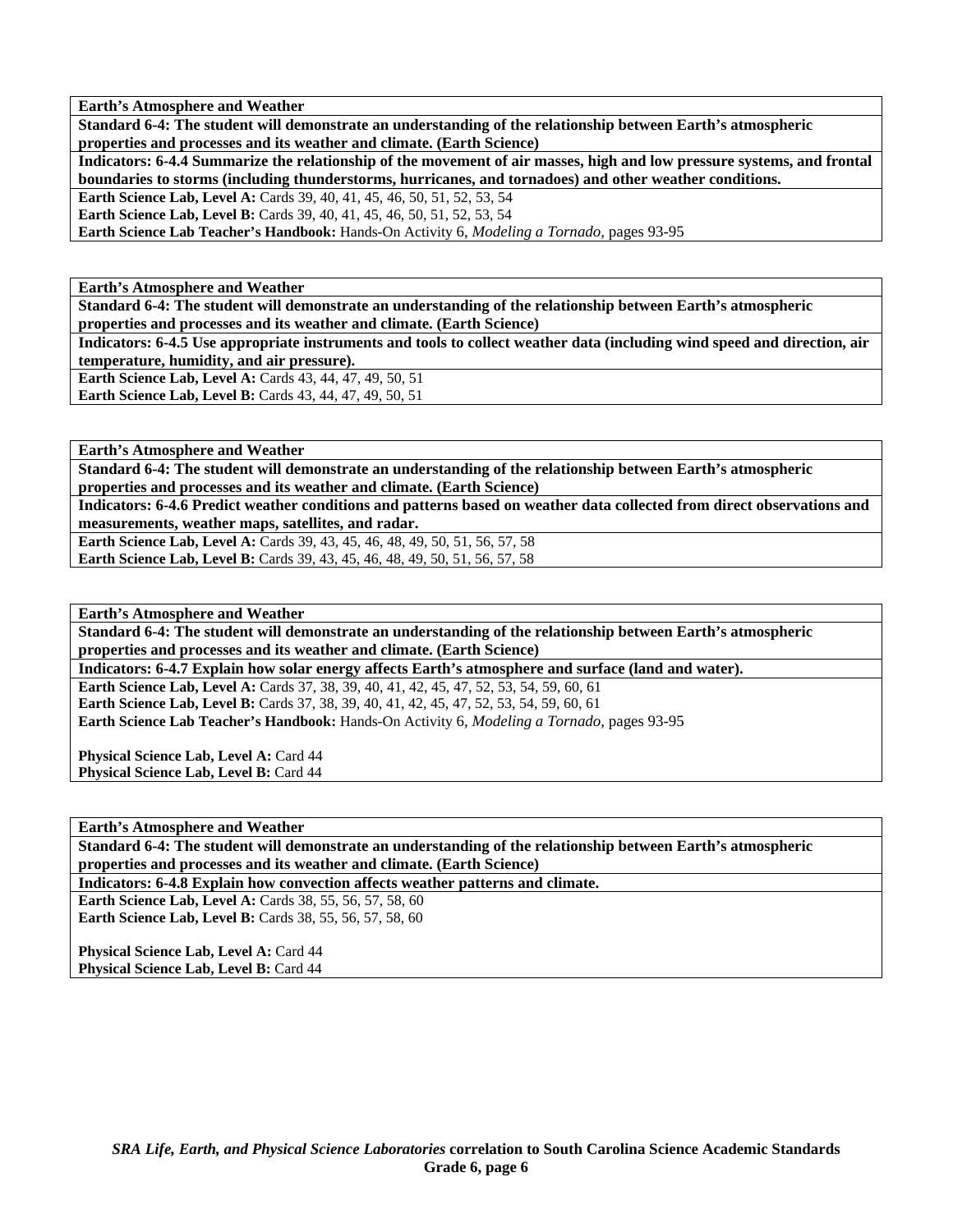**Earth's Atmosphere and Weather** 

**Standard 6-4: The student will demonstrate an understanding of the relationship between Earth's atmospheric properties and processes and its weather and climate. (Earth Science)** 

**Indicators: 6-4.9 Explain the influence of global winds and the jet stream on weather and climatic conditions.** 

**Earth Science Lab, Level A: Cards 40, 41, 55, 56, 57, 58 Earth Science Lab, Level B:** Cards 40, 41, 55, 56, 57, 58

**Physical Science Lab, Level A: Card 44** Physical Science Lab, Level B: Card 44

**Conservation of Energy** 

**Standard 6-5: The student will demonstrate an understanding of the law of conservation of energy and the properties of energy and work. (Physical Science)** 

**Indicators: 6-5.1 Identify the sources and properties of heat, solar, chemical, mechanical, and electrical energy. Physical Science Lab, Level A:** Cards 27, 28, 29, 30, 36, 37, 41, 42, 45, 46, 47, 48, 49, 66, 67, 70, 76 **Physical Science Lab, Level B:** Cards 27, 28, 29, 30, 36, 37, 41, 42, 45, 46, 47, 48, 49, 66, 67, 70, 76

**Conservation of Energy** 

**Standard 6-5: The student will demonstrate an understanding of the law of conservation of energy and the properties of energy and work. (Physical Science)** 

**Indicators: 6-5.2 Explain how energy can be transformed from one form to another (including the two types of mechanical energy, potential and kinetic, as wells as chemical and electrical energy) in accordance with the law of conservation of energy.** 

**Physical Science Lab, Level A:** Cards 36, 37, 39, 40, 41, 42, 45, 46, 47, 48, 49, 66, 67, 70 **Physical Science Lab, Level B:** Cards 36, 37, 39, 40, 41, 42, 45, 46, 47, 48, 49, 66, 67, 70 **Physical Science Lab Teacher's Handbook:** Hands-On Activity 3, *Energy Conversion,* pages 85-87

**Conservation of Energy** 

**Standard 6-5: The student will demonstrate an understanding of the law of conservation of energy and the properties of energy and work. (Physical Science)** 

**Indicators: 6-5.3 Explain how magnetism and electricity are interrelated by using descriptions, models, and diagrams of electromagnets, generators, and simple electrical motors.** 

Physical Science Lab, Level A: Cards 74, 75, 76

Physical Science Lab, Level B: Cards 74, 75, 76

**Conservation of Energy** 

**Standard 6-5: The student will demonstrate an understanding of the law of conservation of energy and the properties of energy and work. (Physical Science)** 

**Indicators: 6-5.4 Illustrate energy transformations (including the production of light, sound, heat, and mechanical motion) in electrical circuits.** 

**Physical Science Lab, Level A:** Cards 66, 67, 68, 69, 70, 72, 73 **Physical Science Lab, Level B:** Cards 66, 67, 68, 69, 70, 72, 73

**Physical Science Lab Teacher's Handbook:** Hands-On Activity 5, *Making a Potato Battery,* pages 93-95

**Conservation of Energy** 

**Standard 6-5: The student will demonstrate an understanding of the law of conservation of energy and the properties of energy and work. (Physical Science)** 

**Indicators: 6-5.5 Illustrate the directional transfer of heat energy through convection, radiation, and conduction.** 

**Physical Science Lab, Level A: Cards 42, 43, 44** 

**Physical Science Lab, Level B: Cards 42, 43, 44**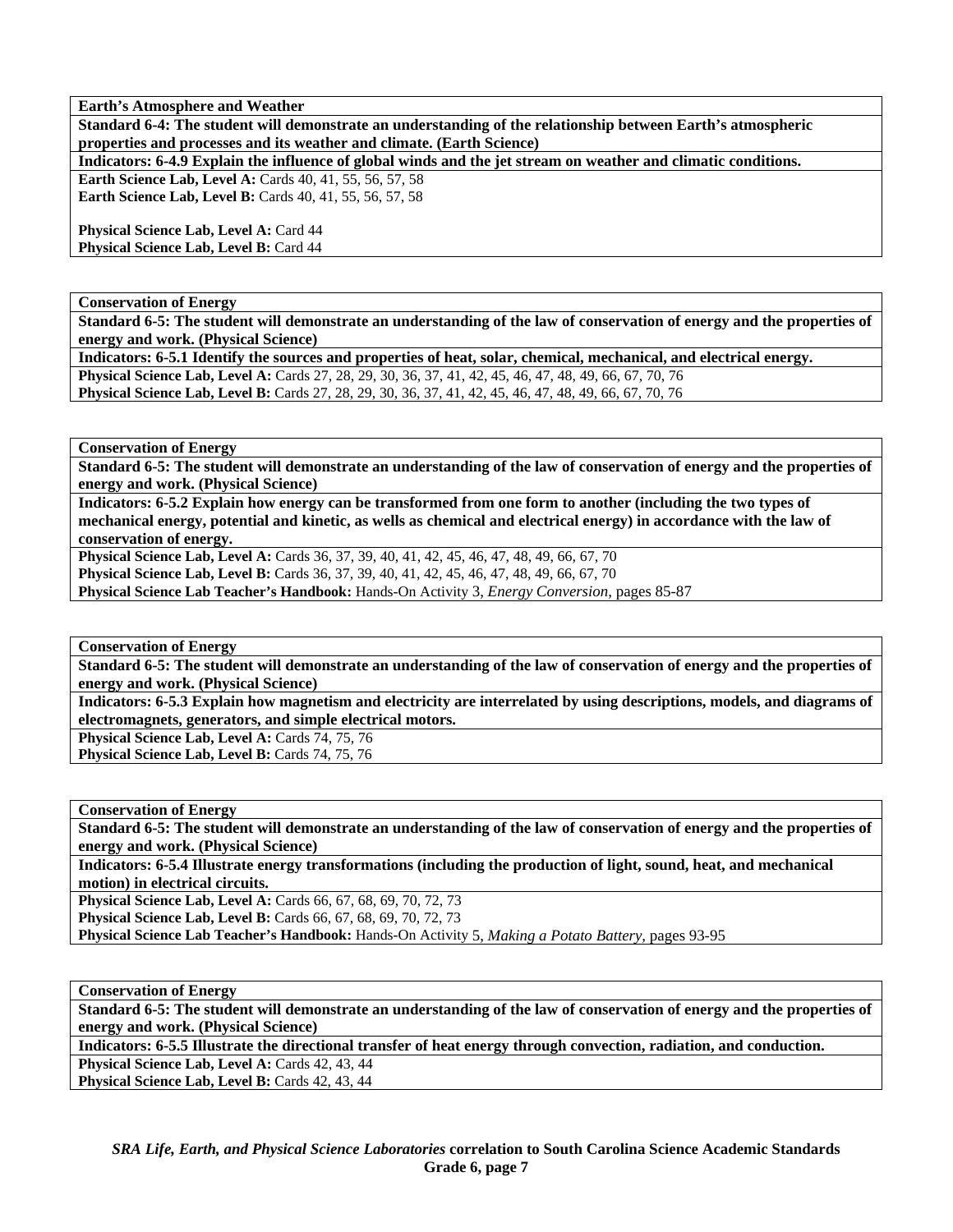**Conservation of Energy** 

**Standard 6-5: The student will demonstrate an understanding of the law of conservation of energy and the properties of energy and work. (Physical Science)** 

**Indicators: 6-5.6 Recognize that energy is the ability to do work (force exerted over a distance.** 

Physical Science Lab, Level A: Cards 62, 63, 64, 65

**Physical Science Lab, Level B: Cards 62, 63, 64, 65** 

**Conservation of Energy** 

**Standard 6-5: The student will demonstrate an understanding of the law of conservation of energy and the properties of energy and work. (Physical Science)** 

**Indicators: 6-5.7 Explain how the design of simple machines (including levers, pulleys, and inclined planes) helps reduce the amount of force required to do work.** 

Physical Science Lab, Level A: Cards 63, 64

Physical Science Lab, Level B: Cards 63, 64

**Conservation of Energy** 

**Standard 6-5: The student will demonstrate an understanding of the law of conservation of energy and the properties of energy and work. (Physical Science)** 

**Indicators: 6-5.8 Illustrate ways that simple machines exist in common tools and in complex machines.** 

Physical Science Lab, Level A: Cards 41, 63, 64 Physical Science Lab, Level B: Cards 41, 63, 64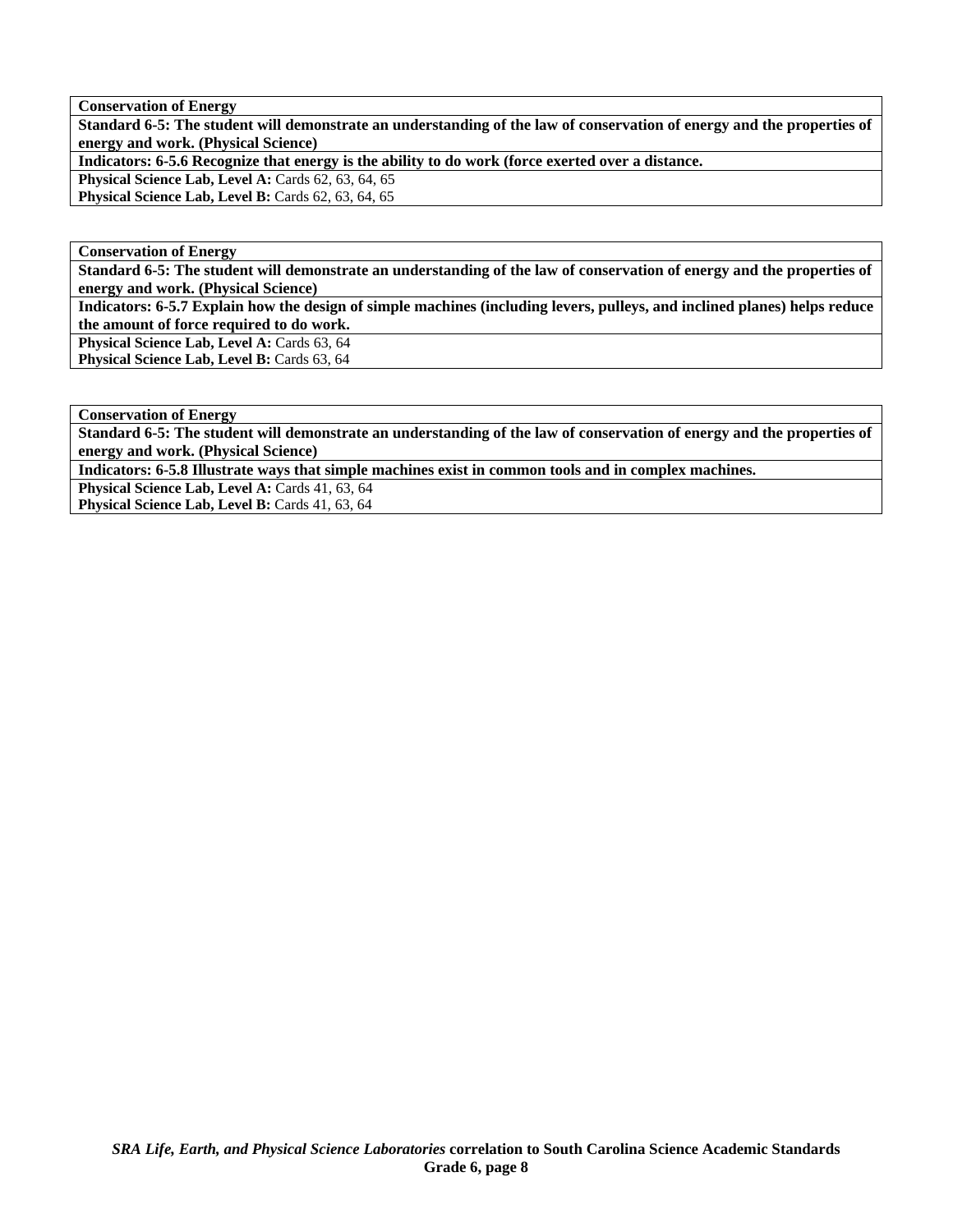# *SRA Life, Earth, and Physical Science Laboratories*  **correlation to South Carolina Science Academic Standards Grade 7**

*SRA Life, Earth, and Physical Science Laboratories* provide core science content in an alternate reading format. Each *SRA Science Lab* contains 180 Science Cards covering key science concepts and vocabulary. Each lab covers 90 different science topics presented at two different reading levels to meet varied student abilities. The *Teacher's Handbook* includes hands-on inquiry activities as well as vocabulary building exercises. The *Classroom Resource CD-ROM* includes Writing Strategies in Science along with tests and vocabulary games.

# **Science Inquiry**

**Standard 7-1: The student will demonstrate an understanding of technological design and scientific inquiry, including the processes skills, mathematical thinking, controlled investigative design and analysis, and problem solving. Indicators: 7-1.1 Use appropriate tools and instruments (including a microscope) safely and accurately when conducting a controlled scientific investigation.** 

**Life Science Lab Teacher's Handbook:** Hands-On Activity 1, *Examining Cells,* pages 77-79; Hands-On Activity 2, *Culturing Bacteria,* pages 81-83; Hands-On Activity 3, *Investigating Arthropods,* pages 85-87; Hands-On Activity 4, *Your Cardiovascular System,* pages 89-91; Hands-On Activity 5, *Making Fossils,* pages 93-95; Hands-On Activity 6, *How Much Does Energy Cost?,* pages 97-99; Hands-On Activity 7, *The Effects of Acid Rain,* pages 101-103

**Earth Science Lab Teacher's Handbook:** Hands-On Activity 1, *Identifying Minerals with the Mohs Scale,* pages 73-75; Hands-On Activity 2, *Plate Boundaries in Action,* pages 77-79; Hands-On Activity 3, *Interpreting a Topographic Map,* pages 81-83; Hands-On Activity 4, *Using Sound Waves,* pages 85-87; Hands-On Activity 5, *What is in the Air?,* pages 89-91; Hands-On Activity 6, *Modeling a Tornado,* pages 93-95; Hands-On Activity 7, *Sizes in the Solar System,* pages 97-99; Hands-On Activity 8, *Temperature, Salinity, and Water Density,* pages 101-103

**Physical Science Lab Teacher's Handbook:** Hands-On Activity 1, *Measuring pH of Acids and Bases,* pages 77-79; Hands-On Activity 2, *Chemical Reaction Rates,* pages 81-83; Hands-On Activity 3, *Energy Conversion,* pages 85-87; Hands-On Activity 4, *Reducing Friction,* pages 89-91; Hands-On Activity 5, *Making a Potato Battery,* pages 93-95; Hands-On Activity 6, *Making Sound,* pages 97-99

### **Science Inquiry**

**Standard 7-1: The student will demonstrate an understanding of technological design and scientific inquiry, including the processes skills, mathematical thinking, controlled investigative design and analysis, and problem solving. Indicators: 7-1.2 Generate questions that can be answered through scientific investigation.** 

**Life Science Lab Teacher's Handbook:** Hands-On Activity 1, *Examining Cells,* pages 77-79; Hands-On Activity 2, *Culturing Bacteria,* pages 81-83; Hands-On Activity 3, *Investigating Arthropods,* pages 85-87; Hands-On Activity 4, *Your Cardiovascular System,* pages 89-91; Hands-On Activity 5, *Making Fossils,* pages 93-95; Hands-On Activity 6, *How Much Does Energy Cost?,* pages 97-99; Hands-On Activity 7, *The Effects of Acid Rain,* pages 101-103

**Earth Science Lab Teacher's Handbook:** Hands-On Activity 1, *Identifying Minerals with the Mohs Scale,* pages 73-75; Hands-On Activity 2, *Plate Boundaries in Action,* pages 77-79; Hands-On Activity 3, *Interpreting a Topographic Map,* pages 81-83; Hands-On Activity 4, *Using Sound Waves,* pages 85-87; Hands-On Activity 5, *What is in the Air?,* pages 89-91; Hands-On Activity 6, *Modeling a Tornado,* pages 93-95; Hands-On Activity 7, *Sizes in the Solar System,* pages 97-99; Hands-On Activity 8, *Temperature, Salinity, and Water Density,* pages 101-103

**Physical Science Lab Teacher's Handbook:** Hands-On Activity 1, *Measuring pH of Acids and Bases,* pages 77-79; Hands-On Activity 2, *Chemical Reaction Rates,* pages 81-83; Hands-On Activity 3, *Energy Conversion,* pages 85-87; Hands-On Activity 4, *Reducing Friction,* pages 89-91; Hands-On Activity 5, *Making a Potato Battery,* pages 93-95; Hands-On Activity 6, *Making Sound,* pages 97-99

**Classroom Resource CD-ROM:** Writing Strategy 8, 15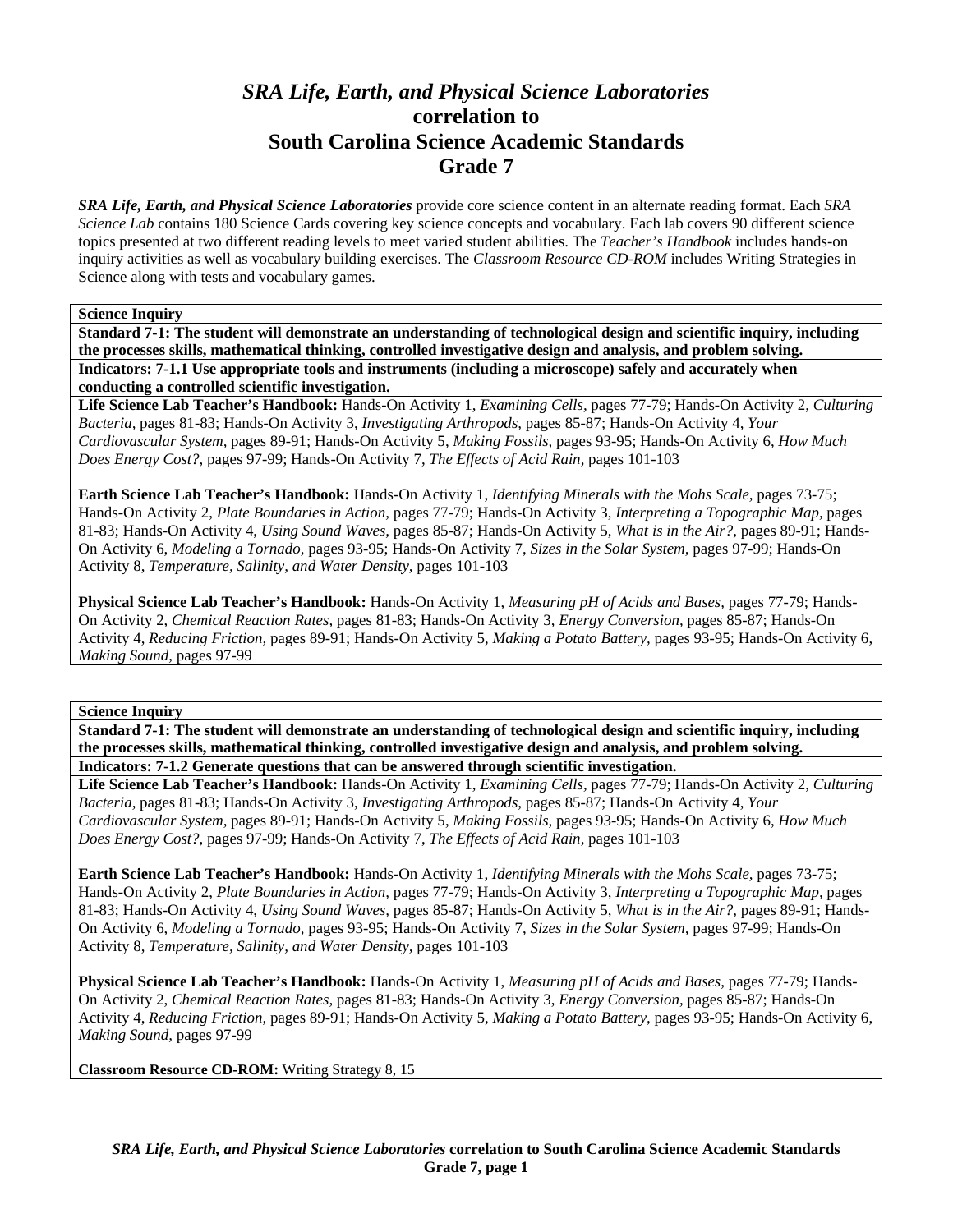**Standard 7-1: The student will demonstrate an understanding of technological design and scientific inquiry, including the processes skills, mathematical thinking, controlled investigative design and analysis, and problem solving. Indicators: 7-1.3 Explain the reasons for testing one independent variable at a time in a controlled scientific investigation.** 

**Life Science Lab Teacher's Handbook:** Hands-On Activity 7, *The Effects of Acid Rain,* pages 101-103

**Earth Science Lab Teacher's Handbook:** Hands-On Activity 8, *Temperature, Salinity, and Water Density,* pages 101-103

**Physical Science Lab Teacher's Handbook:** Hands-On Activity 2, *Chemical Reaction Rates,* pages 81-83

**Classroom Resource CD-ROM:** Writing Strategy 15, 23

**Science Inquiry** 

**Standard 7-1: The student will demonstrate an understanding of technological design and scientific inquiry, including the processes skills, mathematical thinking, controlled investigative design and analysis, and problem solving. Indicators: 7-1.4 Explain the importance that repeated trials and a well-chosen sample size have with regard to the validity of a controlled scientific investigation.** 

**Life Science Lab Teacher's Handbook:** Hands-On Activity 1, *Examining Cells,* pages 77-79; Hands-On Activity 2, *Culturing Bacteria,* pages 81-83; Hands-On Activity 7, *The Effects of Acid Rain,* pages 101-103

**Earth Science Lab Teacher's Handbook:** Hands-On Activity 5, *What is in the Air?,* pages 89-91; Hands-On Activity 8, *Temperature, Salinity, and Water Density,* pages 101-103

**Physical Science Lab Teacher's Handbook:** Hands-On Activity 2, *Chemical Reaction Rates,* pages 81-83

**Science Inquiry** 

**Standard 7-1: The student will demonstrate an understanding of technological design and scientific inquiry, including the processes skills, mathematical thinking, controlled investigative design and analysis, and problem solving. Indicators: 7-1.5 Explain the relationships between independent and dependent variables in a controlled scientific investigation through the use of appropriate graphs, tables, and charts.** 

**Life Science Lab Teacher's Handbook:** Hands-On Activity 7, *The Effects of Acid Rain,* pages 101-103

**Earth Science Lab Teacher's Handbook:** Hands-On Activity 8, *Temperature, Salinity, and Water Density,* pages 101-103

**Physical Science Lab Teacher's Handbook:** Hands-On Activity 2, *Chemical Reaction Rates,* pages 81-83

**Classroom Resource CD-ROM:** Writing Strategy 15, 23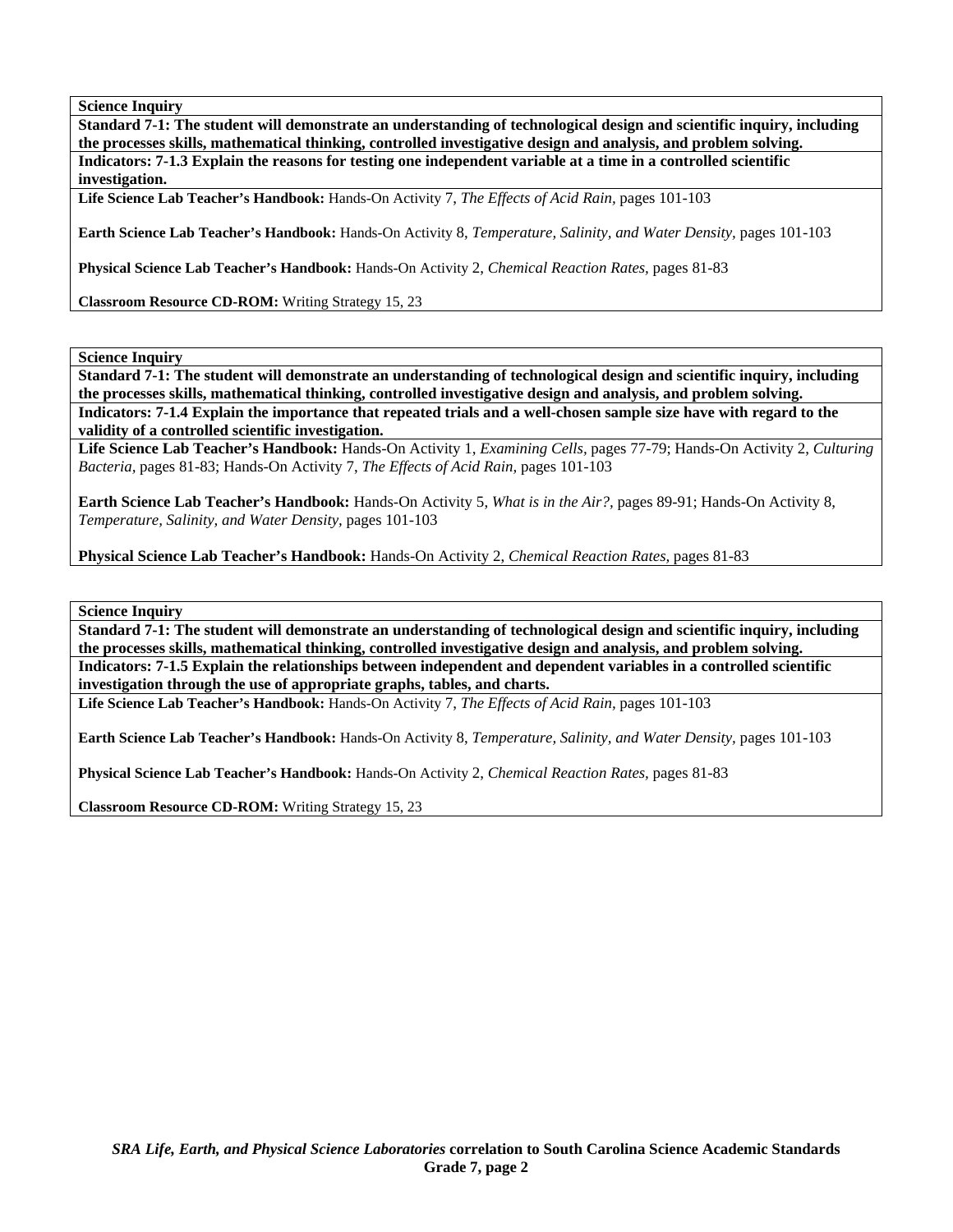**Standard 7-1: The student will demonstrate an understanding of technological design and scientific inquiry, including the processes skills, mathematical thinking, controlled investigative design and analysis, and problem solving. Indicators: 7-1.6 Critique a conclusion drawn from a scientific investigation.** 

**Life Science Lab Teacher's Handbook:** Hands-On Activity 1, *Examining Cells,* pages 77-79; Hands-On Activity 2, *Culturing Bacteria,* pages 81-83; Hands-On Activity 3, *Investigating Arthropods,* pages 85-87; Hands-On Activity 4, *Your Cardiovascular System,* pages 89-91; Hands-On Activity 5, *Making Fossils,* pages 93-95; Hands-On Activity 6, *How Much Does Energy Cost?,* pages 97-99; Hands-On Activity 7, *The Effects of Acid Rain,* pages 101-103

**Earth Science Lab Teacher's Handbook:** Hands-On Activity 1, *Identifying Minerals with the Mohs Scale,* pages 73-75; Hands-On Activity 2, *Plate Boundaries in Action,* pages 77-79; Hands-On Activity 3, *Interpreting a Topographic Map,* pages 81-83; Hands-On Activity 4, *Using Sound Waves,* pages 85-87; Hands-On Activity 5, *What is in the Air?,* pages 89-91; Hands-On Activity 6, *Modeling a Tornado,* pages 93-95; Hands-On Activity 7, *Sizes in the Solar System,* pages 97-99; Hands-On Activity 8, *Temperature, Salinity, and Water Density,* pages 101-103

**Physical Science Lab Teacher's Handbook:** Hands-On Activity 1, *Measuring pH of Acids and Bases,* pages 77-79; Hands-On Activity 2, *Chemical Reaction Rates,* pages 81-83; Hands-On Activity 3, *Energy Conversion,* pages 85-87; Hands-On Activity 4, *Reducing Friction,* pages 89-91; Hands-On Activity 5, *Making a Potato Battery,* pages 93-95; Hands-On Activity 6, *Making Sound,* pages 97-99

**Classroom Resource CD-ROM:** Writing Strategy 14, 15, 17, 18, 22

**Science Inquiry** 

**Standard 7-1: The student will demonstrate an understanding of technological design and scientific inquiry, including the processes skills, mathematical thinking, controlled investigative design and analysis, and problem solving. Indicators: 7-1.7 Use appropriate safety procedures when conducting investigations.** 

**Life Science Lab Teacher's Handbook:** Hands-On Activity 1, *Examining Cells,* pages 77-79; Hands-On Activity 2, *Culturing Bacteria,* pages 81-83; Hands-On Activity 3, *Investigating Arthropods,* pages 85-87; Hands-On Activity 4, *Your Cardiovascular System,* pages 89-91; Hands-On Activity 5, *Making Fossils,* pages 93-95; Hands-On Activity 6, *How Much Does Energy Cost?,* pages 97-99; Hands-On Activity 7, *The Effects of Acid Rain,* pages 101-103

**Earth Science Lab Teacher's Handbook:** Hands-On Activity 1, *Identifying Minerals with the Mohs Scale,* pages 73-75; Hands-On Activity 2, *Plate Boundaries in Action,* pages 77-79; Hands-On Activity 3, *Interpreting a Topographic Map,* pages 81-83; Hands-On Activity 4, *Using Sound Waves,* pages 85-87; Hands-On Activity 5, *What is in the Air?,* pages 89-91; Hands-On Activity 6, *Modeling a Tornado,* pages 93-95; Hands-On Activity 7, *Sizes in the Solar System,* pages 97-99; Hands-On Activity 8, *Temperature, Salinity, and Water Density,* pages 101-103

**Physical Science Lab Teacher's Handbook:** Hands-On Activity 1, *Measuring pH of Acids and Bases,* pages 77-79; Hands-On Activity 2, *Chemical Reaction Rates,* pages 81-83; Hands-On Activity 3, *Energy Conversion,* pages 85-87; Hands-On Activity 4, *Reducing Friction,* pages 89-91; Hands-On Activity 5, *Making a Potato Battery,* pages 93-95; Hands-On Activity 6, *Making Sound,* pages 97-99

**Cells and Heredity** 

**Standard 7-2: The student will demonstrate an understanding of the structure and function of cells, cellular reproduction, and heredity. (Life Science).** 

**Indicators: 7-2.1 Summarize the structures and functions of the major components of plant and animal cells (including the cell wall, the cell membrane, the nucleus, chloroplasts, mitochondria, and vacuoles).** 

**Life Science Lab, Level A: Cards 5, 6, 7, 8, 9, 10** 

**Life Science Lab, Level B:** Cards 5, 6, 7, 8, 9, 10

**Life Science Lab Teacher's Handbook:** Hands On Activity 1, *Examining Cells,* pages 77-79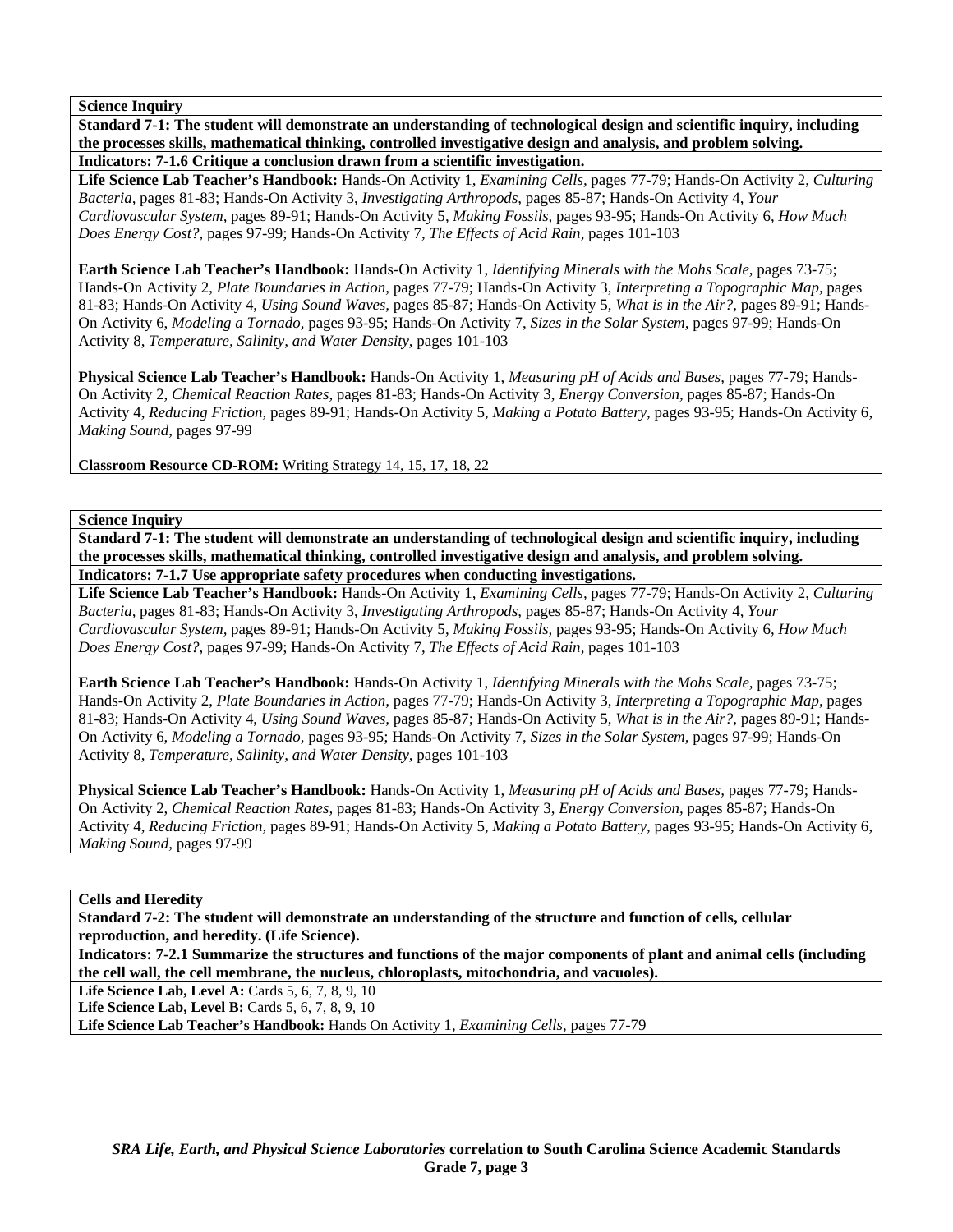**Cells and Heredity** 

**Standard 7-2: The student will demonstrate an understanding of the structure and function of cells, cellular reproduction, and heredity. (Life Science).** 

**Indicators: 7-2.2 Compare the major components of plant and animal cells.** 

**Life Science Lab, Level A: Cards 6, 7, 8, 9, 10** 

**Life Science Lab, Level B:** Cards 6, 7, 8, 9, 10

**Life Science Lab Teacher's Handbook:** Hands-On Activity 1, *Examining Cells,* pages 77-79

**Cells and Heredity** 

**Standard 7-2: The student will demonstrate an understanding of the structure and function of cells, cellular reproduction, and heredity. (Life Science).** 

**Indicators: 7-2.3 Compare the body shapes of bacteria (spiral, coccus, and bacillus) and the body structures that protists (euglena, paramecium, amoeba) use for food gathering and locomotion.** 

Life Science Lab, Level A: Cards 12, 13, 14 Life Science Lab, Level B: Cards 12, 13, 14

**Cells and Heredity** 

**Standard 7-2: The student will demonstrate an understanding of the structure and function of cells, cellular reproduction, and heredity. (Life Science).** 

**Indicators: 7-2.4 Explain how cellular processes (including respiration, photosynthesis in plants, mitosis, and waste elimination) are essential to the survival of the organism.** 

Life Science Lab, Level A: Cards 8, 9, 10, 14

**Life Science Lab, Level B: Cards 8, 9, 10, 14** 

#### **Cells and Heredity**

**Standard 7-2: The student will demonstrate an understanding of the structure and function of cells, cellular reproduction, and heredity. (Life Science).** 

**Indicators: 7-2.5 Summarize how genetic information is passed from parent to offspring by using the terms genes, chromosomes, inherited traits, genotype, phenotype, dominant traits, and recessive traits.** 

**Life Science Lab, Level A: Cards 62, 63, 64** 

**Life Science Lab, Level B: Cards 62, 63, 64** 

#### **Cells and Heredity**

**Standard 7-2: The student will demonstrate an understanding of the structure and function of cells, cellular reproduction, and heredity. (Life Science).** 

**Indicators: 7-2.6 Use Punnett squares to predict inherited monohybrid traits.** 

Life Science Lab, Level A: Card 63

Life Science Lab, Level B: Card 63

## **Cells and Heredity**

**Standard 7-2: The student will demonstrate an understanding of the structure and function of cells, cellular reproduction, and heredity. (Life Science).** 

**Indicators: 7-2.7 Distinguish between inherited traits and those acquired from environmental factors.** 

**Life Science Lab, Level A:** Cards 23, 24, 41, 43, 65, 66 Life Science Lab, Level B: Cards 23, 24, 41, 43, 65, 66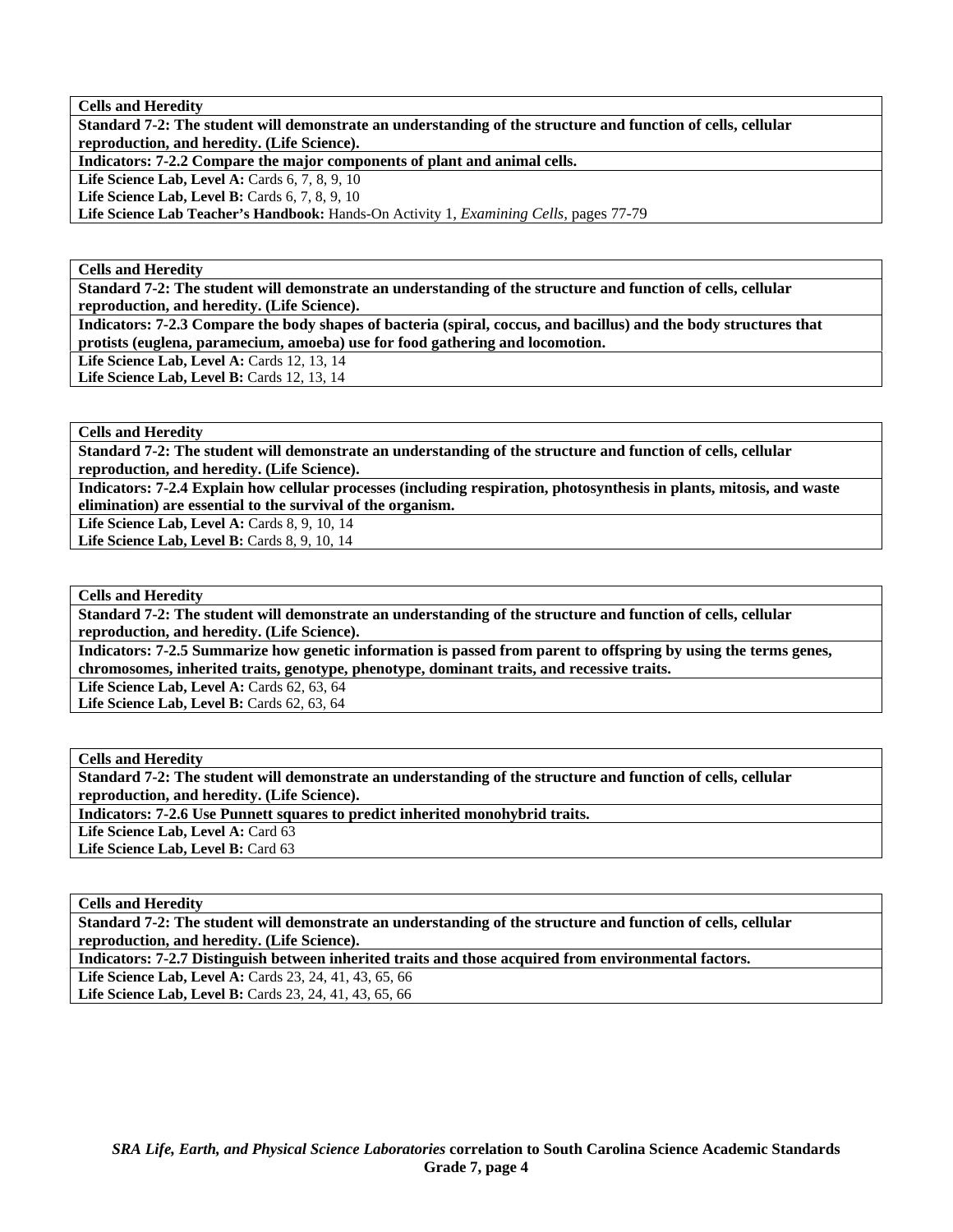**Human Body Systems and Disease** 

**Standard 7-3: The student will demonstrate an understanding of the functions and interconnections of the major human body systems, including the breakdown in structure or function that disease causes. (Life Science) Indicators: 7-3.1 Summarize the levels of structural organization within the human body (including cells, tissues, organs, and systems).**  Life Science Lab, Level A: Card 44

Life Science Lab, Level B: Card 44

**Human Body Systems and Disease** 

**Standard 7-3: The student will demonstrate an understanding of the functions and interconnections of the major human body systems, including the breakdown in structure or function that disease causes. (Life Science) Indicators: 7-3.2 Recall the major organs of the human body and their function within their particular body system. Life Science Lab, Level A:** Cards 44, 47, 48, 49, 50, 51, 52, 53, 54, 55, 56, 57, 58 **Life Science Lab, Level B:** Cards 44, 47, 48, 49, 50, 51, 52, 53, 54, 55, 56, 57, 58 **Life Science Lab Teacher's Handbook:** Hands-On Activity 4, *Your Cardiovascular System,* pages 89-91

**Human Body Systems and Disease** 

**Standard 7-3: The student will demonstrate an understanding of the functions and interconnections of the major human body systems, including the breakdown in structure or function that disease causes. (Life Science)** 

**Indicators: 7-3.3 Summarize the relationships of the major body systems (including the circulatory, respiratory, digestive, excretory, nervous, muscular, and skeletal systems).** 

Life Science Lab, Level A: Cards 47, 48, 49, 50, 51, 52, 53, 54, 55, 56, 57, 58

**Life Science Lab, Level B:** Cards 47, 48, 49, 50, 51, 52, 53, 54, 55, 56, 57, 58

**Life Science Lab Teacher's Handbook:** Hands-On Activity 4, *Your Cardiovascular System,* pages 89-91

**Human Body Systems and Disease** 

**Standard 7-3: The student will demonstrate an understanding of the functions and interconnections of the major human body systems, including the breakdown in structure or function that disease causes. (Life Science) Indicators: 7-3.4 Explain the effects of disease on the major organs and body systems (including infectious diseases such as colds and flu, AIDS, and athlete's feet and noninfectious diseases such as diabetes, Parkinson's, and skin cancer).**  Life Science Lab, Level A: Cards 45, 46, 47, 49, 57 **Life Science Lab, Level B: Cards 45, 46, 47, 49, 57** 

**Ecology: The Biotic and Abiotic Environment** 

**Standard 7-4: The student will demonstrate an understanding of how organisms interact with and respond to the biotic and abiotic components of their environment. (Earth Science, Life Science)** 

**Indicators: 7-4.1 Summarize the characteristics of the levels of organization within ecosystems (including populations, communities, habitats, niches, and biomes).** 

**Life Science Lab, Level A: Cards 71, 72, 75, 81, 82** Life Science Lab, Level B: Cards 71, 72, 75, 81, 82

**Ecology: The Biotic and Abiotic Environment** 

**Standard 7-4: The student will demonstrate an understanding of how organisms interact with and respond to the biotic and abiotic components of their environment. (Earth Science, Life Science)** 

**Indicators: 7-4.2 Illustrate energy flow in food chains, food webs, and energy pyramids.** 

Life Science Lab, Level A: Cards 76, 77

Life Science Lab, Level B: Cards 76, 77

**Life Science Lab Teacher's Handbook:** Hands-On Activity 6, *How Much Does Energy Cost?,* pages 97-99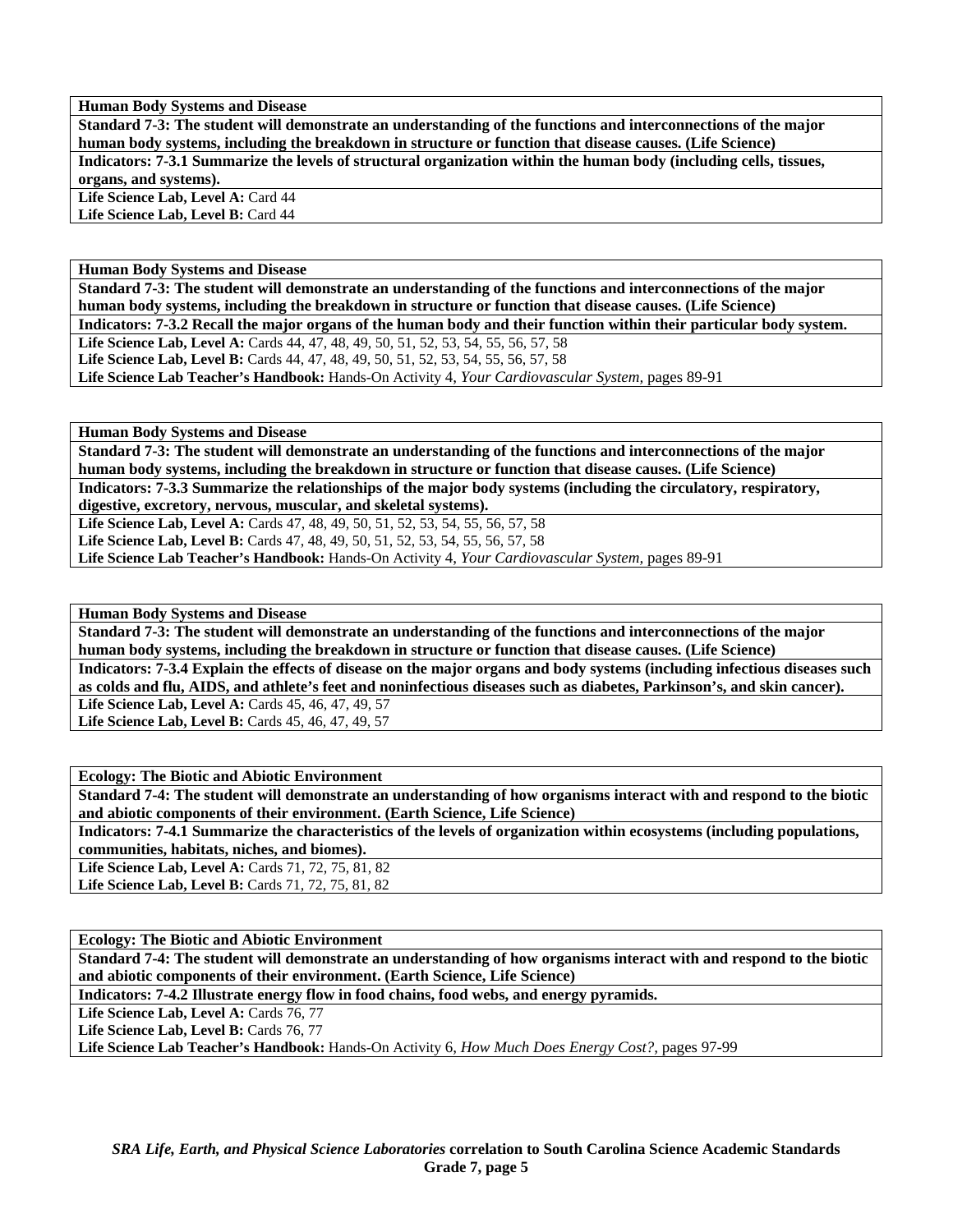**Ecology: The Biotic and Abiotic Environment** 

**Standard 7-4: The student will demonstrate an understanding of how organisms interact with and respond to the biotic and abiotic components of their environment. (Earth Science, Life Science)** 

**Indicators: 7-4.3 Explain the interaction among changes in the environment due to natural hazards (including landslides, wildfires, and floods), changes in populations, and limiting factors (including climate and the availability of food and water, space, and shelter).** 

Life Science Lab, Level A: Cards 70, 71, 72, 80, 84, 86, 87, 88, 89, 90 Life Science Lab, Level B: Cards 70, 71, 72, 80, 84, 86, 87, 88, 89, 90

**Life Science Lab Teacher's Handbook:** Hands-On Activity 7, *The Effects of Acid Rain,* pages 101-103

**Ecology: The Biotic and Abiotic Environment** 

**Standard 7-4: The student will demonstrate an understanding of how organisms interact with and respond to the biotic and abiotic components of their environment. (Earth Science, Life Science)** 

**Indicators: 7-4.4 Explain the effects of soil quality on the characteristics of an ecosystem.** 

Life Science Lab, Level A: Cards 70, 87, 88 Life Science Lab, Level B: Cards 70, 87, 88

Earth Science Lab, Level A: Cards 23, 29 Earth Science Lab, Level B: Cards 23, 29

**Ecology: The Biotic and Abiotic Environment** 

**Standard 7-4: The student will demonstrate an understanding of how organisms interact with and respond to the biotic and abiotic components of their environment. (Earth Science, Life Science)** 

**Indicators: 7-4.5 Summarize how the location and movement of water on Earth's surface through groundwater zones and surface-water drainage basins, called watersheds, are important to ecosystems and to human activities.** 

Life Science Lab, Level A: Card 90

Life Science Lab, Level B: Card 90

**Earth Science Lab, Level A: Cards 82, 83, 84, 86 Earth Science Lab, Level B: Cards 82, 83, 84, 86** 

**Ecology: The Biotic and Abiotic Environment** 

**Standard 7-4: The student will demonstrate an understanding of how organisms interact with and respond to the biotic and abiotic components of their environment. (Earth Science, Life Science)** 

**Indicators: 7-4.6 Classify resources as renewable or nonrenewable and explain the implications of their depletion and the importance of conservation.** 

**Life Science Lab, Level A:** Cards 84, 85, 86, 87, 88, 89, 90 Life Science Lab, Level B: Cards 84, 85, 86, 87, 88, 89, 90 **Life Science Lab Teacher's Handbook:** Hands-On Activity 7, *The Effects of Acid Rain,* pages 101-103

**Earth Science Lab, Level A:** Cards 35, 37, 42, 59, 61, 85, 86 **Earth Science Lab, Level B:** Cards 35, 37, 42, 59, 61, 85, 86 **Earth Science Lab Teacher's Handbook:** Hands-On Activity 5, *What is in the Air?,* pages 89-91

**Physical Science Lab, Level A: Cards 38, 49** Physical Science Lab, Level B: Cards 38, 49

**The Chemical Nature of Matter Standard 7-5: The student will demonstrate an understanding of the classifications and properties of matter and the changes that matter undergoes. (Physical Science) Indicators: 7-5.1 Recognize that matter is composed of extremely small particles called atoms.** 

**Physical Science Lab, Level A: Cards 3, 4** 

Physical Science Lab, Level B: Cards 3, 4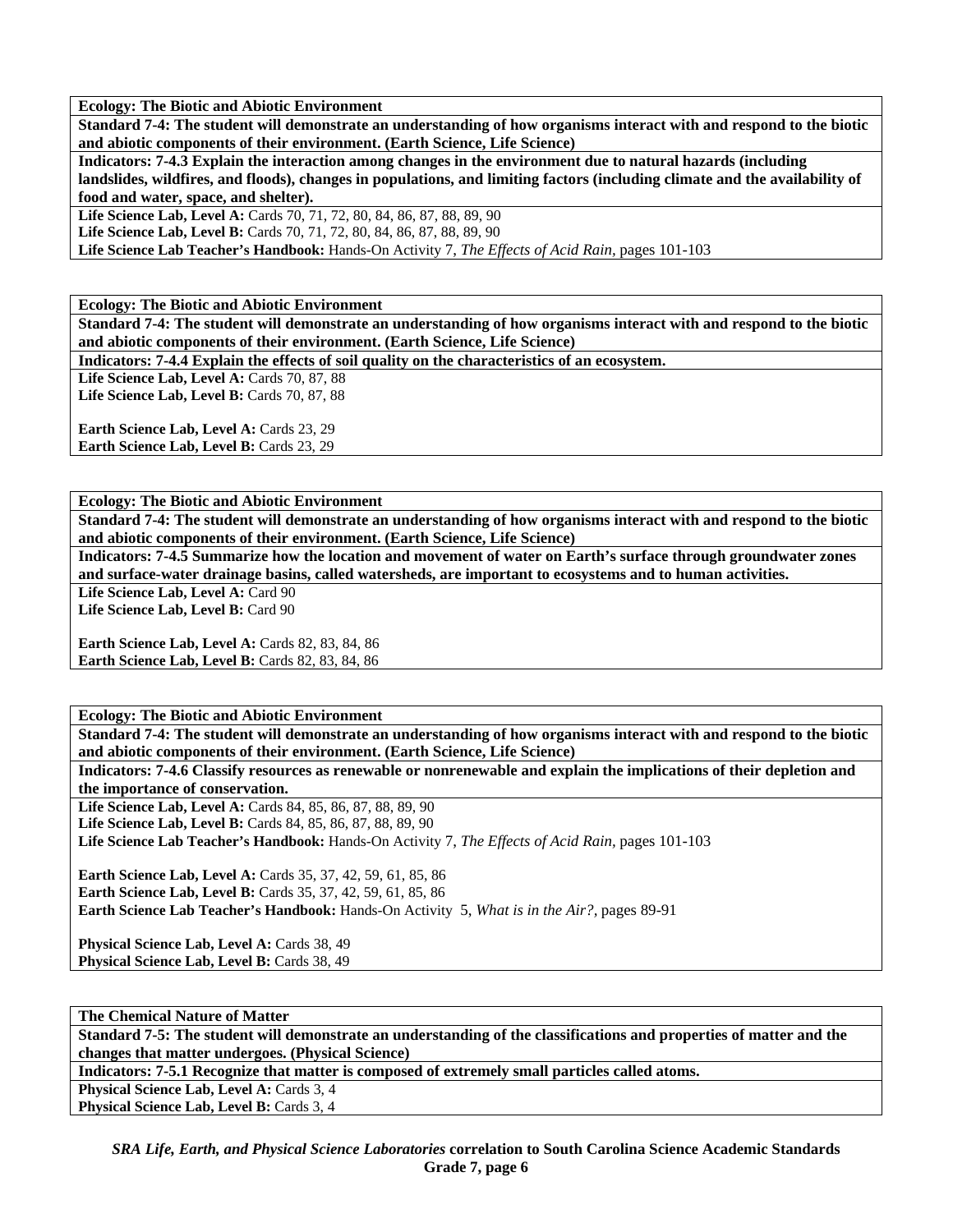**The Chemical Nature of Matter** 

**Standard 7-5: The student will demonstrate an understanding of the classifications and properties of matter and the changes that matter undergoes. (Physical Science)** 

**Indicators: 7-5.2 Classify matter as element, compound, or mixture on the basis of its composition.** 

**Physical Science Lab, Level A: Cards 10, 11, 12, 13** 

**Physical Science Lab, Level B: Cards 10, 11, 12, 13** 

**The Chemical Nature of Matter** 

**Standard 7-5: The student will demonstrate an understanding of the classifications and properties of matter and the changes that matter undergoes. (Physical Science)** 

**Indicators: 7-5.3 Compare the physical properties of metals and nonmetals.** 

Physical Science Lab, Level A: Cards 18, 19, 20

Physical Science Lab, Level B: Cards 18, 19, 20

**The Chemical Nature of Matter** 

**Standard 7-5: The student will demonstrate an understanding of the classifications and properties of matter and the changes that matter undergoes. (Physical Science)** 

**Indicators: 7-5.4 Use the periodic table to identify the basic organization of elements and groups of elements (including metals, nonmetals, and families).** 

**Physical Science Lab, Level A: Cards 17, 18, 19, 20, 21 Physical Science Lab, Level B:** Cards 17, 18, 19, 20, 21

**The Chemical Nature of Matter** 

**Standard 7-5: The student will demonstrate an understanding of the classifications and properties of matter and the changes that matter undergoes. (Physical Science)** 

**Indicators: 7-5.5 Translate chemical symbols and the chemical formulas of common substances to show the component parts of the substances (including NaC1 [table salt], H2O [water], C6H1206 [simple sugar], O2 [oxygen gas], CO2 [carbon dioxide], and N2 [nitrogen gas]).** 

**Physical Science Lab, Level A: Cards 23, 24, 25, 26, 27, 28, 29, 31, 32 Physical Science Lab, Level B:** Cards 23, 24, 25, 26, 27, 28, 29, 31, 32

**The Chemical Nature of Matter** 

**Standard 7-5: The student will demonstrate an understanding of the classifications and properties of matter and the changes that matter undergoes. (Physical Science)** 

**Indicators: 7-5.6 Distinguish between acids and bases and use indicators (including litmus paper, pH paper, and phenolphthalein) to determine their relative pH.** 

Physical Science Lab, Level A: Cards 14, 15, 16

Physical Science Lab, Level B: Cards 14, 15, 16

**Physical Science Lab Teacher's Handbook:** Hands-On Activity 1, *Measuring pH of Acids and Bases,* pages 77-79

**The Chemical Nature of Matter** 

**Standard 7-5: The student will demonstrate an understanding of the classifications and properties of matter and the changes that matter undergoes. (Physical Science)** 

**Indicators: 7-5.7 Identify the reactants and products in chemical equations.** 

Physical Science Lab, Level A: Cards 27, 28, 29

Physical Science Lab, Level B: Cards 27, 28, 29

**Physical Science Lab Teacher's Handbook:** Hands-On Activity 2, *Chemical Reaction Rates,* pages 81-83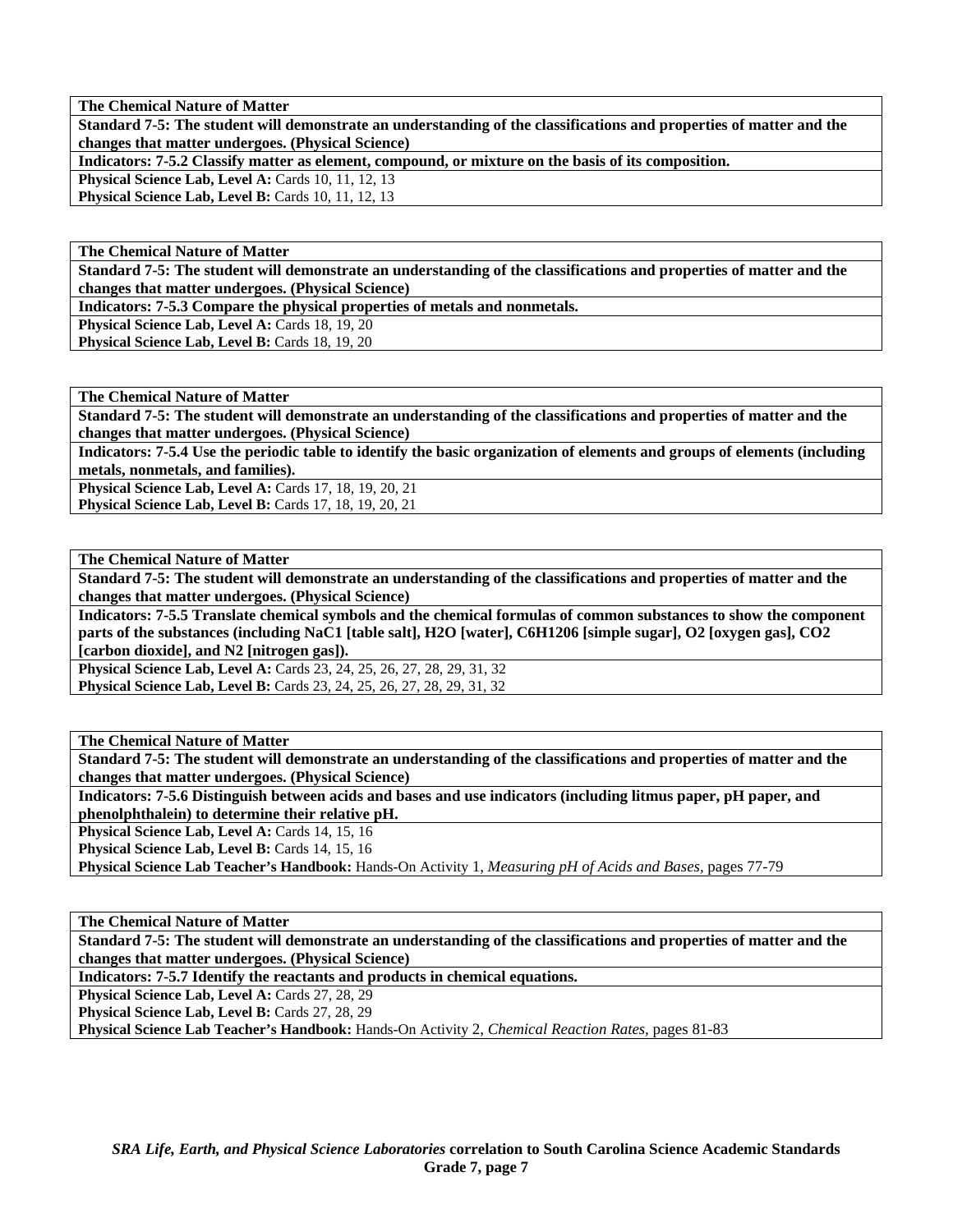**The Chemical Nature of Matter** 

**Standard 7-5: The student will demonstrate an understanding of the classifications and properties of matter and the changes that matter undergoes. (Physical Science)** 

**Indicators: 7-5.8 Explain how a balanced chemical equation supports the law of conservation of matter.** 

Physical Science Lab, Level A: Cards 9, 27, 28, 29

Physical Science Lab, Level B: Cards 9, 27, 28, 29

**Physical Science Lab Teacher's Handbook:** Hands-On Activity 2, *Chemical Reaction Rates,* pages 81-83

**The Chemical Nature of Matter** 

**Standard 7-5: The student will demonstrate an understanding of the classifications and properties of matter and the changes that matter undergoes. (Physical Science)** 

**Indicators: 7-5.9 Compare physical properties of matter (including melting or boiling point, density, and color) to the chemical property of reactivity with a certain substance (including the ability to burn or to rust).** 

Physical Science Lab, Level A: Cards 1, 2, 56 Physical Science Lab, Level B: Cards 1, 2, 56

**The Chemical Nature of Matter** 

**Standard 7-5: The student will demonstrate an understanding of the classifications and properties of matter and the changes that matter undergoes. (Physical Science)** 

**Indicators: 7-5.10 Compare physical changes (including changes in size, shape, and state) to chemical changes that are the result of chemical reactions (including changes in color or temperature and formation of a precipitate of gas).** 

**Physical Science Lab, Level A:** Cards 5, 6, 7, 8, 9, 27, 28, 29 **Physical Science Lab, Level B:** Cards 5, 6, 7, 8, 9, 27, 28, 29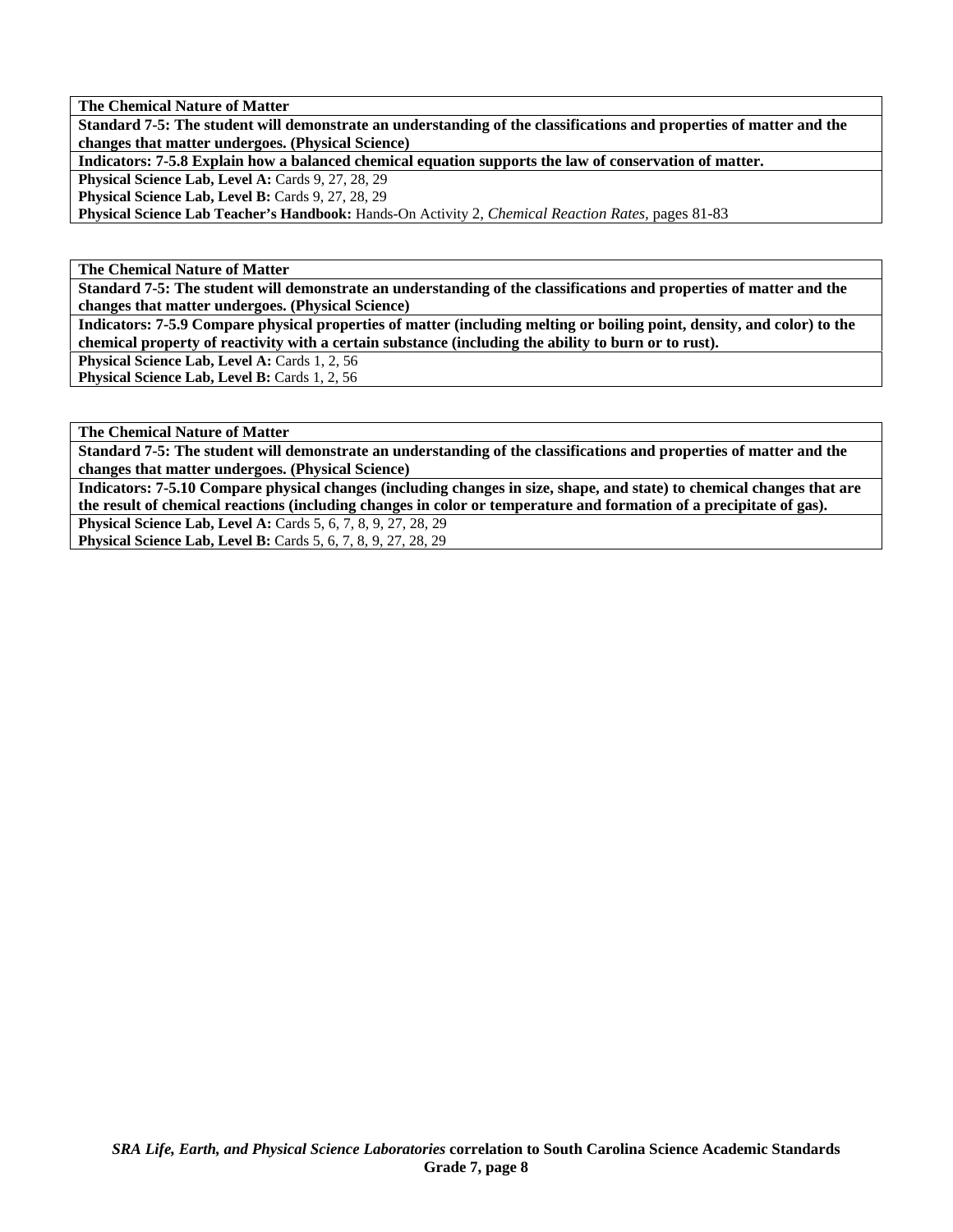# *SRA Life, Earth, and Physical Science Laboratories*  **correlation to South Carolina Science Academic Standards Grade 8**

*SRA Life, Earth, and Physical Science Laboratories* provide core science content in an alternate reading format. Each *SRA Science Lab* contains 180 Science Cards covering key science concepts and vocabulary. Each lab covers 90 different science topics presented at two different reading levels to meet varied student abilities. The *Teacher's Handbook* includes hands-on inquiry activities as well as vocabulary building exercises. The *Classroom Resource CD-ROM* includes Writing Strategies in Science along with tests and vocabulary games.

# **Science Inquiry**

**Standard 8-1: The student will demonstrate an understanding of technological design and scientific inquiry, including the processes skills, mathematical thinking, controlled investigative design and analysis, and problem solving. Indicators: 8-1.1 Design a controlled scientific investigation.** 

**Life Science Lab Teacher's Handbook:** Hands-On Activity 1, *Examining Cells,* pages 77-79; Hands-On Activity 2, *Culturing Bacteria,* pages 81-83; Hands-On Activity 3, *Investigating Arthropods,* pages 85-87; Hands-On Activity 4, *Your Cardiovascular System,* pages 89-91; Hands-On Activity 5, *Making Fossils,* pages 93-95; Hands-On Activity 6, *How Much Does Energy Cost?,* pages 97-99; Hands-On Activity 7, *The Effects of Acid Rain,* pages 101-103

**Earth Science Lab Teacher's Handbook:** Hands-On Activity 1, *Identifying Minerals with the Mohs Scale,* pages 73-75; Hands-On Activity 2, *Plate Boundaries in Action,* pages 77-79; Hands-On Activity 3, *Interpreting a Topographic Map,* pages 81-83; Hands-On Activity 4, *Using Sound Waves,* pages 85-87; Hands-On Activity 5, *What is in the Air?,* pages 89-91; Hands-On Activity 6, *Modeling a Tornado,* pages 93-95; Hands-On Activity 7, *Sizes in the Solar System,* pages 97-99; Hands-On Activity 8, *Temperature, Salinity, and Water Density,* pages 101-103

**Physical Science Lab Teacher's Handbook:** Hands-On Activity 1, *Measuring pH of Acids and Bases,* pages 77-79; Hands-On Activity 2, *Chemical Reaction Rates,* pages 81-83; Hands-On Activity 3, *Energy Conversion,* pages 85-87; Hands-On Activity 4, *Reducing Friction,* pages 89-91; Hands-On Activity 5, *Making a Potato Battery,* pages 93-95; Hands-On Activity 6, *Making Sound,* pages 97-99

## **Science Inquiry**

**Standard 8-1: The student will demonstrate an understanding of technological design and scientific inquiry, including the processes skills, mathematical thinking, controlled investigative design and analysis, and problem solving. Indicators: 8-1.2 Recognize the importance of a systematic process for safety and accurately conducting investigations.** 

**Life Science Lab Teacher's Handbook:** Hands-On Activity 1, *Examining Cells,* pages 77-79; Hands-On Activity 2, *Culturing Bacteria,* pages 81-83; Hands-On Activity 3, *Investigating Arthropods,* pages 85-87; Hands-On Activity 4, *Your Cardiovascular System,* pages 89-91; Hands-On Activity 5, *Making Fossils,* pages 93-95; Hands-On Activity 6, *How Much Does Energy Cost?,* pages 97-99; Hands-On Activity 7, *The Effects of Acid Rain,* pages 101-103

**Earth Science Lab Teacher's Handbook:** Hands-On Activity 1, *Identifying Minerals with the Mohs Scale,* pages 73-75; Hands-On Activity 2, *Plate Boundaries in Action,* pages 77-79; Hands-On Activity 3, *Interpreting a Topographic Map,* pages 81-83; Hands-On Activity 4, *Using Sound Waves,* pages 85-87; Hands-On Activity 5, *What is in the Air?,* pages 89-91; Hands-On Activity 6, *Modeling a Tornado,* pages 93-95; Hands-On Activity 7, *Sizes in the Solar System,* pages 97-99; Hands-On Activity 8, *Temperature, Salinity, and Water Density,* pages 101-103

**Physical Science Lab Teacher's Handbook:** Hands-On Activity 1, *Measuring pH of Acids and Bases,* pages 77-79; Hands-On Activity 2, *Chemical Reaction Rates,* pages 81-83; Hands-On Activity 3, *Energy Conversion,* pages 85-87; Hands-On Activity 4, *Reducing Friction,* pages 89-91; Hands-On Activity 5, *Making a Potato Battery,* pages 93-95; Hands-On Activity 6, *Making Sound,* pages 97-99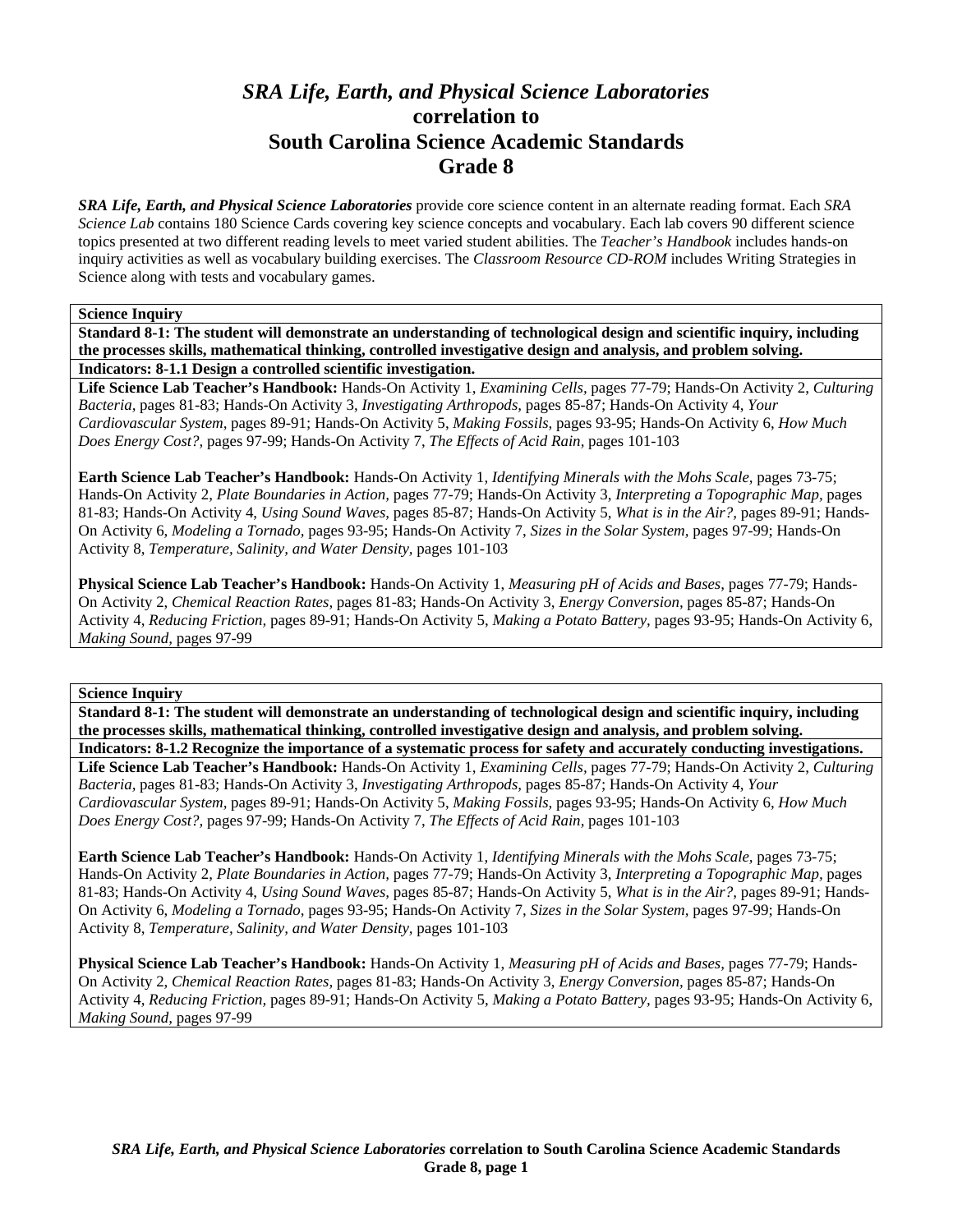**Standard 8-1: The student will demonstrate an understanding of technological design and scientific inquiry, including the processes skills, mathematical thinking, controlled investigative design and analysis, and problem solving. Indicators: 8-1.3 Construct explanations and conclusions from interpretations of data obtained during a controlled scientific investigation.** 

**Life Science Lab Teacher's Handbook:** Hands-On Activity 1, *Examining Cells,* pages 77-79; Hands-On Activity 2, *Culturing Bacteria,* pages 81-83; Hands-On Activity 3, *Investigating Arthropods,* pages 85-87; Hands-On Activity 4, *Your Cardiovascular System,* pages 89-91; Hands-On Activity 5, *Making Fossils,* pages 93-95; Hands-On Activity 6, *How Much Does Energy Cost?,* pages 97-99; Hands-On Activity 7, *The Effects of Acid Rain,* pages 101-103

**Earth Science Lab Teacher's Handbook:** Hands-On Activity 1, *Identifying Minerals with the Mohs Scale,* pages 73-75; Hands-On Activity 2, *Plate Boundaries in Action,* pages 77-79; Hands-On Activity 3, *Interpreting a Topographic Map,* pages 81-83; Hands-On Activity 4, *Using Sound Waves,* pages 85-87; Hands-On Activity 5, *What is in the Air?,* pages 89-91; Hands-On Activity 6, *Modeling a Tornado,* pages 93-95; Hands-On Activity 7, *Sizes in the Solar System,* pages 97-99; Hands-On Activity 8, *Temperature, Salinity, and Water Density,* pages 101-103

**Physical Science Lab Teacher's Handbook:** Hands-On Activity 1, *Measuring pH of Acids and Bases,* pages 77-79; Hands-On Activity 2, *Chemical Reaction Rates,* pages 81-83; Hands-On Activity 3, *Energy Conversion,* pages 85-87; Hands-On Activity 4, *Reducing Friction,* pages 89-91; Hands-On Activity 5, *Making a Potato Battery,* pages 93-95; Hands-On Activity 6, *Making Sound,* pages 97-99

**Classroom Resource CD-ROM:** Writing Strategy 14, 15, 17, 18, 22

**Science Inquiry** 

**Standard 8-1: The student will demonstrate an understanding of technological design and scientific inquiry, including the processes skills, mathematical thinking, controlled investigative design and analysis, and problem solving. Indicators: 8-1.4 Generate questions for further study on the basis of prior investigations.** 

**Life Science Lab Teacher's Handbook:** Hands-On Activity 1, *Examining Cells,* pages 77-79; Hands-On Activity 2, *Culturing Bacteria,* pages 81-83; Hands-On Activity 3, *Investigating Arthropods,* pages 85-87; Hands-On Activity 4, *Your Cardiovascular System,* pages 89-91; Hands-On Activity 5, *Making Fossils,* pages 93-95; Hands-On Activity 6, *How Much Does Energy Cost?,* pages 97-99; Hands-On Activity 7, *The Effects of Acid Rain,* pages 101-103

**Earth Science Lab Teacher's Handbook:** Hands-On Activity 1, *Identifying Minerals with the Mohs Scale,* pages 73-75; Hands-On Activity 2, *Plate Boundaries in Action,* pages 77-79; Hands-On Activity 3, *Interpreting a Topographic Map,* pages 81-83; Hands-On Activity 4, *Using Sound Waves,* pages 85-87; Hands-On Activity 5, *What is in the Air?,* pages 89-91; Hands-On Activity 6, *Modeling a Tornado,* pages 93-95; Hands-On Activity 7, *Sizes in the Solar System,* pages 97-99; Hands-On Activity 8, *Temperature, Salinity, and Water Density,* pages 101-103

**Physical Science Lab Teacher's Handbook:** Hands-On Activity 1, *Measuring pH of Acids and Bases,* pages 77-79; Hands-On Activity 2, *Chemical Reaction Rates,* pages 81-83; Hands-On Activity 3, *Energy Conversion,* pages 85-87; Hands-On Activity 4, *Reducing Friction,* pages 89-91; Hands-On Activity 5, *Making a Potato Battery,* pages 93-95; Hands-On Activity 6, *Making Sound,* pages 97-99

**Classroom Resource CD-ROM:** Writing Strategy 8, 15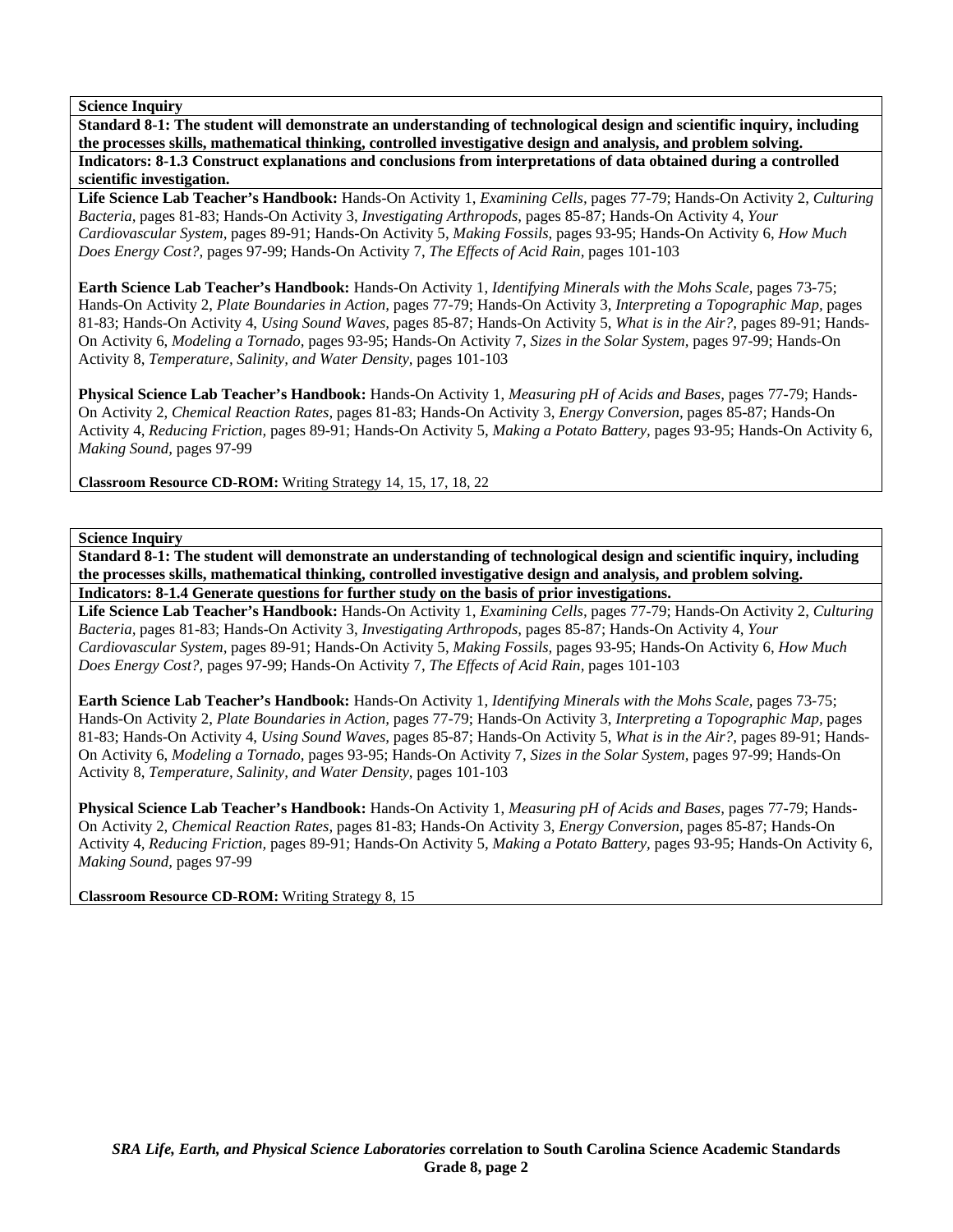**Standard 8-1: The student will demonstrate an understanding of technological design and scientific inquiry, including the processes skills, mathematical thinking, controlled investigative design and analysis, and problem solving. Indicators: 8-1.5 Explain the importance of and requirements for replication of scientific investigations.** 

**Life Science Lab Teacher's Handbook:** Hands-On Activity 1, *Examining Cells,* pages 77-79; Hands-On Activity 2, *Culturing Bacteria,* pages 81-83; Hands-On Activity 3, *Investigating Arthropods,* pages 85-87; Hands-On Activity 4, *Your Cardiovascular System,* pages 89-91; Hands-On Activity 5, *Making Fossils,* pages 93-95; Hands-On Activity 6, *How Much Does Energy Cost?,* pages 97-99; Hands-On Activity 7, *The Effects of Acid Rain,* pages 101-103

**Earth Science Lab Teacher's Handbook:** Hands-On Activity 1, *Identifying Minerals with the Mohs Scale,* pages 73-75; Hands-On Activity 2, *Plate Boundaries in Action,* pages 77-79; Hands-On Activity 3, *Interpreting a Topographic Map,* pages 81-83; Hands-On Activity 4, *Using Sound Waves,* pages 85-87; Hands-On Activity 5, *What is in the Air?,* pages 89-91; Hands-On Activity 6, *Modeling a Tornado,* pages 93-95; Hands-On Activity 7, *Sizes in the Solar System,* pages 97-99; Hands-On Activity 8, *Temperature, Salinity, and Water Density,* pages 101-103

**Physical Science Lab Teacher's Handbook:** Hands-On Activity 1, *Measuring pH of Acids and Bases,* pages 77-79; Hands-On Activity 2, *Chemical Reaction Rates,* pages 81-83; Hands-On Activity 3, *Energy Conversion,* pages 85-87; Hands-On Activity 4, *Reducing Friction,* pages 89-91; Hands-On Activity 5, *Making a Potato Battery,* pages 93-95; Hands-On Activity 6, *Making Sound,* pages 97-99

**Science Inquiry** 

**Standard 8-1: The student will demonstrate an understanding of technological design and scientific inquiry, including the processes skills, mathematical thinking, controlled investigative design and analysis, and problem solving. Indicators: 8-1.6 Use appropriate tools and instruments (including convex lenses, plane mirrors, color filters, prisms, and slinky springs) safely and accurately when conducting a controlled scientific investigation.** 

**Life Science Lab Teacher's Handbook:** Hands-On Activity 1, *Examining Cells,* pages 77-79; Hands-On Activity 2, *Culturing Bacteria,* pages 81-83; Hands-On Activity 3, *Investigating Arthropods,* pages 85-87; Hands-On Activity 4, *Your Cardiovascular System,* pages 89-91; Hands-On Activity 5, *Making Fossils,* pages 93-95; Hands-On Activity 6, *How Much Does Energy Cost?,* pages 97-99; Hands-On Activity 7, *The Effects of Acid Rain,* pages 101-103

**Earth Science Lab Teacher's Handbook:** Hands-On Activity 1, *Identifying Minerals with the Mohs Scale,* pages 73-75; Hands-On Activity 2, *Plate Boundaries in Action,* pages 77-79; Hands-On Activity 3, *Interpreting a Topographic Map,* pages 81-83; Hands-On Activity 4, *Using Sound Waves,* pages 85-87; Hands-On Activity 5, *What is in the Air?,* pages 89-91; Hands-On Activity 6, *Modeling a Tornado,* pages 93-95; Hands-On Activity 7, *Sizes in the Solar System,* pages 97-99; Hands-On Activity 8, *Temperature, Salinity, and Water Density,* pages 101-103

**Physical Science Lab Teacher's Handbook:** Hands-On Activity 1, *Measuring pH of Acids and Bases,* pages 77-79; Hands-On Activity 2, *Chemical Reaction Rates,* pages 81-83; Hands-On Activity 3, *Energy Conversion,* pages 85-87; Hands-On Activity 4, *Reducing Friction,* pages 89-91; Hands-On Activity 5, *Making a Potato Battery,* pages 93-95; Hands-On Activity 6, *Making Sound,* pages 97-99

**Classroom Resource CD-ROM:** Writing Strategy 15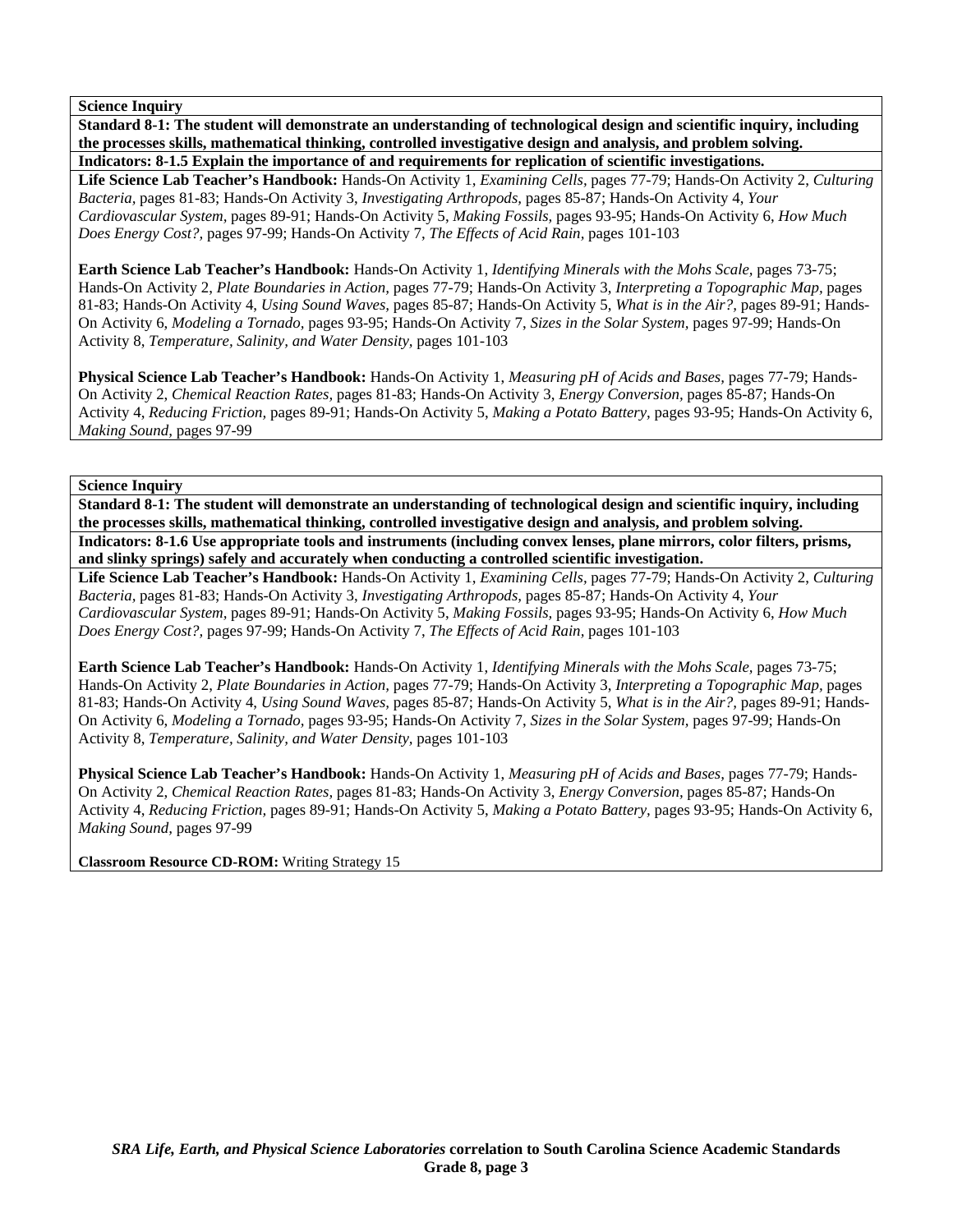**Standard 8-1: The student will demonstrate an understanding of technological design and scientific inquiry, including the processes skills, mathematical thinking, controlled investigative design and analysis, and problem solving. Indicators: 8-1.7 Use appropriate safety procedures when conducting investigations.** 

**Life Science Lab Teacher's Handbook:** Hands-On Activity 1, *Examining Cells,* pages 77-79; Hands-On Activity 2, *Culturing Bacteria,* pages 81-83; Hands-On Activity 3, *Investigating Arthropods,* pages 85-87; Hands-On Activity 4, *Your Cardiovascular System,* pages 89-91; Hands-On Activity 5, *Making Fossils,* pages 93-95; Hands-On Activity 6, *How Much Does Energy Cost?,* pages 97-99; Hands-On Activity 7, *The Effects of Acid Rain,* pages 101-103

**Earth Science Lab Teacher's Handbook:** Hands-On Activity 1, *Identifying Minerals with the Mohs Scale,* pages 73-75; Hands-On Activity 2, *Plate Boundaries in Action,* pages 77-79; Hands-On Activity 3, *Interpreting a Topographic Map,* pages 81-83; Hands-On Activity 4, *Using Sound Waves,* pages 85-87; Hands-On Activity 5, *What is in the Air?,* pages 89-91; Hands-On Activity 6, *Modeling a Tornado,* pages 93-95; Hands-On Activity 7, *Sizes in the Solar System,* pages 97-99; Hands-On Activity 8, *Temperature, Salinity, and Water Density,* pages 101-103

**Physical Science Lab Teacher's Handbook:** Hands-On Activity 1, *Measuring pH of Acids and Bases,* pages 77-79; Hands-On Activity 2, *Chemical Reaction Rates,* pages 81-83; Hands-On Activity 3, *Energy Conversion,* pages 85-87; Hands-On Activity 4, *Reducing Friction,* pages 89-91; Hands-On Activity 5, *Making a Potato Battery,* pages 93-95; Hands-On Activity 6, *Making Sound,* pages 97-99

**Earth's Biological History** 

**Standard 8-2: The student will demonstrate an understanding of Earth's biological diversity over time. (Life Science, Earth Science)** 

**Indicators: 8-2.1 Explain how biological adaptations of populations enhance their survival in a particular environment.**  Life Science Lab, Level A: Cards 23, 41, 65, 66, 67, 68 Life Science Lab, Level B: Cards 23, 41, 65, 66, 67, 68

**Earth's Biological History** 

**Standard 8-2: The student will demonstrate an understanding of Earth's biological diversity over time. (Life Science, Earth Science)** 

**Indicators: 8-2.2 Summarize how scientists study Earth's past environment and diverse life-forms by examining different types of fossils (including molds, casts, petrified fossils, preserved and carbonized remains of plants and animals, and trace fossils).** 

Life Science Lab, Level A: Card 67 **Life Science Lab, Level B:** Card 67

**Life Science Lab Teacher's Handbook:** Hands-On Activity 5, *Making Fossils,* pages 93-95

**Earth Science Lab, Level A: Cards 33, 34, 35 Earth Science Lab, Level B: Cards 33, 34, 35** 

**Earth's Biological History** 

**Standard 8-2: The student will demonstrate an understanding of Earth's biological diversity over time. (Life Science, Earth Science)** 

**Indicators: 8-2.3 Explain how Earth's history has been influenced by catastrophes (including the impact of an asteroid or comet, climatic changes, and volcanic activity) that have affected the conditions on Earth and the diversity of its lifeforms.** 

Life Science Lab, Level A: Card 67 Life Science Lab, Level B: Card 67

**Earth Science Lab, Level A:** Cards 15, 17, 34, 59, 60, 61 **Earth Science Lab, Level B:** Cards 15, 17, 34, 59, 60, 61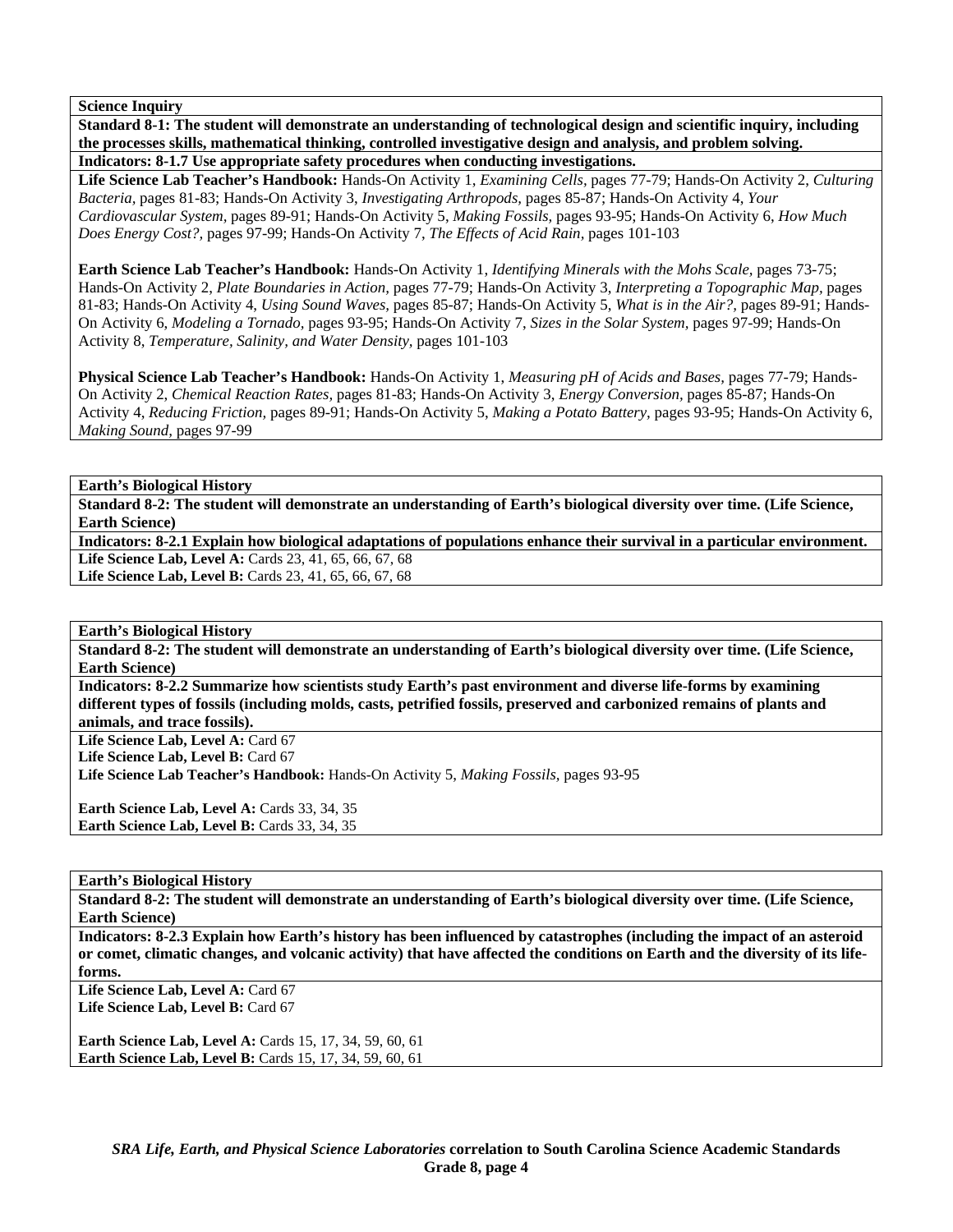**Earth's Biological History** 

**Standard 8-2: The student will demonstrate an understanding of Earth's biological diversity over time. (Life Science, Earth Science)** 

**Indicators: 8-2.4 Recognize the relationship among the units—era, epoch, and period—into which the geologic time scale is divided.** 

**Earth Science Lab, Level A: Card 32 Earth Science Lab, Level B:** Card 32

**Earth's Biological History** 

**Standard 8-2: The student will demonstrate an understanding of Earth's biological diversity over time. (Life Science, Earth Science)** 

**Indicators: 8-2.5 Illustrate the vast diversity of life that has been present on Earth over time by using the geologic time scale.** 

Life Science Lab, Level A: Card 67 Life Science Lab, Level B: Card 67

**Earth Science Lab, Level A: Cards 32, 33, 34, 35 Earth Science Lab, Level B: Cards 32, 33, 34, 35** 

**Earth's Biological History** 

**Standard 8-2: The student will demonstrate an understanding of Earth's biological diversity over time. (Life Science, Earth Science)** 

**Indicators: 8-2.6 Infer the relative age of rocks and fossils from index fossils and the ordering of the rock layers. Earth Science Lab, Level A: Cards 9, 34** 

Earth Science Lab, Level B: Cards 9, 34

**Earth's Biological History** 

**Standard 8-2: The student will demonstrate an understanding of Earth's biological diversity over time. (Life Science, Earth Science)** 

**Indicators: 8-2.7 Summarize the factors, both natural and man-made, that can contribute to the extinction of a species.**  Life Science Lab, Level A: Cards 67, 86 Life Science Lab, Level B: Cards 67, 86

Earth Science Lab, Level A: Cards 34, 61 Earth Science Lab, Level B: Cards 34, 61

**Earth's Structure and Processes** 

**Standard 8-3: The student will demonstrate an understanding of materials that determine the structure of Earth and the processes that have altered this structure. (Earth Science)** 

**Indicators: 8-3.1 Summarize the three layers of Earth—crust, mantle, and core—on the basis of relative position, density, and composition.** 

**Earth Science Lab, Level A: Cards 1, 2 Earth Science Lab, Level B: Cards 1, 2**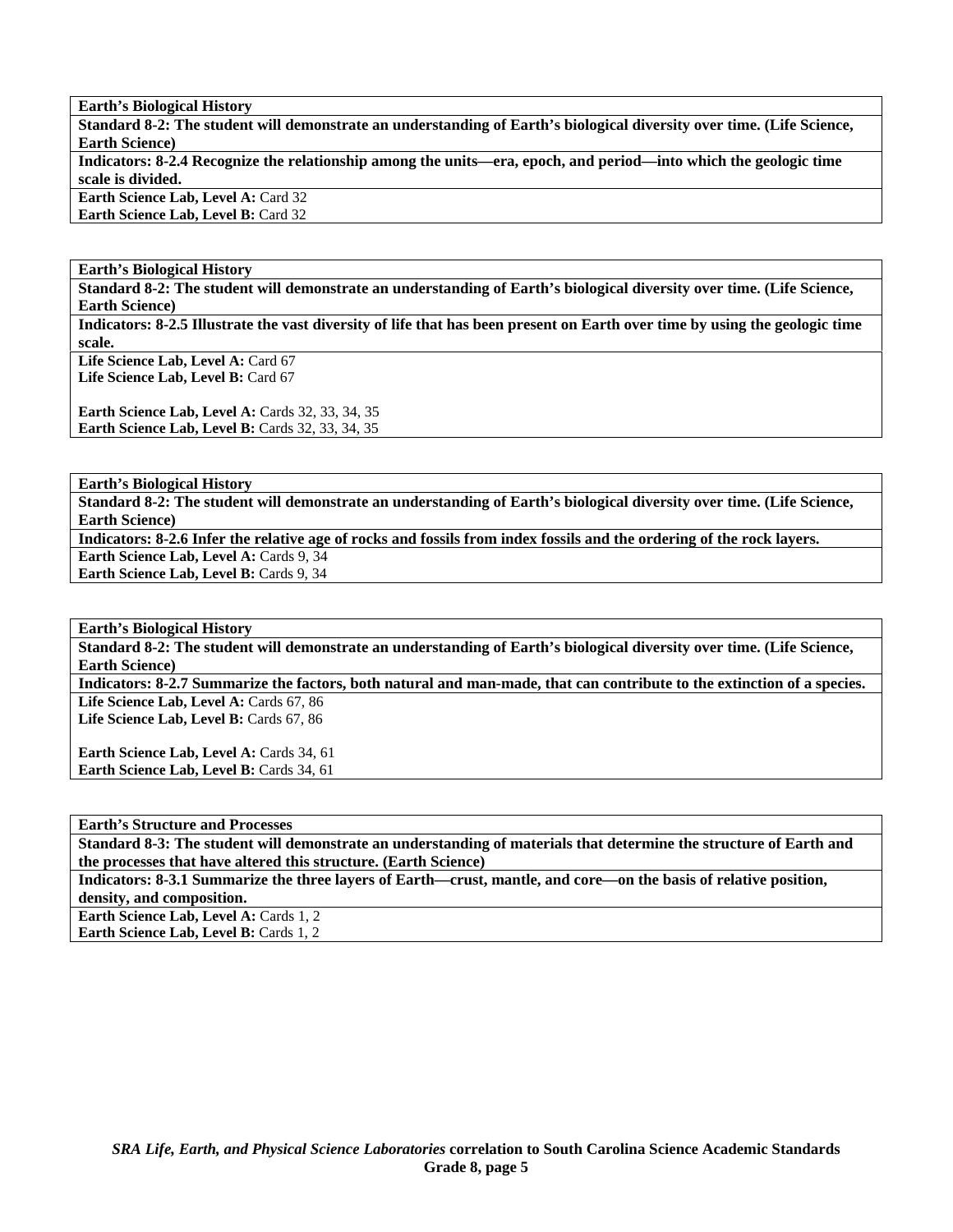**Earth's Structure and Processes** 

**Standard 8-3: The student will demonstrate an understanding of materials that determine the structure of Earth and the processes that have altered this structure. (Earth Science)** 

**Indicators: 8-3.2 Explain how scientists use seismic waves—primary, secondary, and surface waves—and Earth's magnetic field to determine the internal structure of Earth.** 

**Earth Science Lab, Level A: Cards 1, 2, 15, 16, 17, 35** 

**Earth Science Lab, Level B: Cards 1, 2, 15, 16, 17, 35** 

**Earth Science Lab Teacher's Handbook:** Hands-On Activity 4, *Using Sound Waves,* pages 85-87

**Physical Science Lab, Level A: Cards 75, 81** Physical Science Lab, Level B: Cards 75, 81

**Earth's Structure and Processes** 

**Standard 8-3: The student will demonstrate an understanding of materials that determine the structure of Earth and the processes that have altered this structure. (Earth Science)** 

**Indicators: 8-3.3 Infer an earthquake's epicenter from seismographic data.** 

Earth Science Lab, Level A: Cards 15, 16

Earth Science Lab, Level B: Cards 15, 16

**Earth's Structure and Processes** 

**Standard 8-3: The student will demonstrate an understanding of materials that determine the structure of Earth and the processes that have altered this structure. (Earth Science)** 

**Indicators: 8-3.4 Explain how igneous, metamorphic, and sedimentary rocks are interrelated in the rock cycle.** 

**Earth Science Lab, Level A: Cards 6, 7, 8, 9** Earth Science Lab, Level B: Cards 6, 7, 8, 9

**Earth's Structure and Processes** 

**Standard 8-3: The student will demonstrate an understanding of materials that determine the structure of Earth and the processes that have altered this structure. (Earth Science)** 

**Indicators: 8-3.5 Summarize the importance of minerals, ores, and fossil fuels as Earth resources on the basis of their physical and chemical properties.** 

Life Science Lab, Level A: Cards 84, 89 Life Science Lab, Level B: Cards 84, 89

**Earth Science Lab, Level A: Cards 3, 4, 5, 35 Earth Science Lab, Level B:** Cards 3, 4, 5, 35 **Earth Science Lab Teacher's Handbook:** Hands-On Activity 1, *Identifying Minerals with the Mohs Scale,* pages 73-75;

Physical Science Lab, Level A: Card 38 Physical Science Lab, Level B: Card 38

### **Earth's Structure and Processes**

**Standard 8-3: The student will demonstrate an understanding of materials that determine the structure of Earth and the processes that have altered this structure. (Earth Science)** 

**Indicators: 8-3.6 Explain how the theory of plate tectonics accounts for the motion of the lithospheric plates, the geologic activities at the plate boundaries, and the changes in landform areas over geologic time.** 

**Earth Science Lab, Level A: Cards 10, 11, 12, 13, 14, 15, 16, 17 Earth Science Lab, Level B:** Cards 10, 11, 12, 13, 14, 15, 16, 17

**Earth Science Lab Teacher's Handbook:** Hands-On Activity 2, *Plate Boundaries in Action,* pages 77-79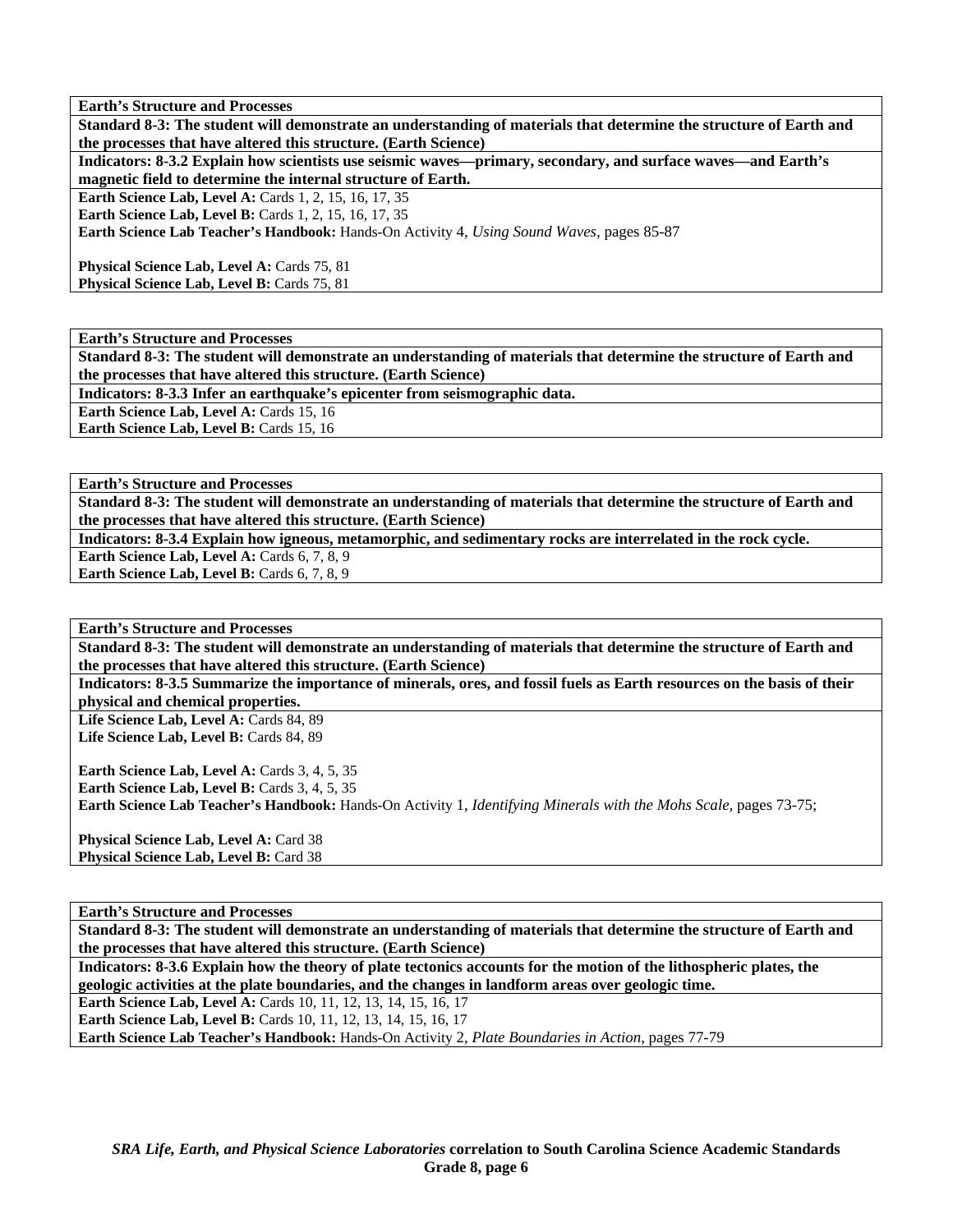**Earth's Structure and Processes** 

**Standard 8-3: The student will demonstrate an understanding of materials that determine the structure of Earth and the processes that have altered this structure. (Earth Science)** 

**Indicators: 8-3.7 Illustrate the creation and changing of landforms that have occurred through geologic processes (including volcanic eruptions and mountain-building forces).** 

**Earth Science Lab, Level A:** Cards 12, 13, 14, 15, 16, 17, 21, 24, 25, 26, 27, 28, 88

**Earth Science Lab, Level B:** Cards 12, 13, 14, 15, 16, 17, 21, 24, 25, 26, 27, 28, 88

**Earth Science Lab Teacher's Handbook:** Hands-On Activity 2, *Plate Boundaries in Action,* pages 77-79

**Earth's Structure and Processes** 

**Standard 8-3: The student will demonstrate an understanding of materials that determine the structure of Earth and the processes that have altered this structure. (Earth Science)** 

**Indicators: 8-3.8 Explain how earthquakes result from forces inside Earth.** 

Earth Science Lab, Level A: Cards 15, 16 Earth Science Lab, Level B: Cards 15, 16

**Earth's Structure and Processes** 

**Standard 8-3: The student will demonstrate an understanding of materials that determine the structure of Earth and the processes that have altered this structure. (Earth Science)** 

**Indicators: 8-3.9 Identify and illustrate geologic features of South Carolina and other regions of the world through the use of imagery (including aerial photography and satellite imagery) and topographic maps.** 

**Earth Science Lab, Level A: Cards 18, 19, 20, 88** 

**Earth Science Lab, Level B: Cards 18, 19, 20, 88** 

**Earth Science Lab Teacher's Handbook:** Hands-On Activity 3, *Interpreting a Topographic Map,* pages 81-83

**Astronomy: Earth and Space Systems** 

**Standard 8-4: The student will demonstrate an understanding of the characteristics, structure, and predictable motions of celestial bodies. (Earth Science)** 

**Indicators: 8-4.1 Summarize the characteristics and movements of objects in the solar system (including planets, moons, asteroids, comets, and meteors).** 

**Earth Science Lab, Level A: Cards 62, 64, 65, 67, 68, 69, 70, 71, 72, 73, 74 Earth Science Lab, Level B:** Cards 62, 64, 65, 67, 68, 69, 70, 71, 72, 73, 74 **Earth Science Lab Teacher's Handbook:** Hands-On Activity 7, *Sizes in the Solar System,* pages 97-99

**Astronomy: Earth and Space Systems** 

**Standard 8-4: The student will demonstrate an understanding of the characteristics, structure, and predictable motions of celestial bodies. (Earth Science)** 

**Indicators: 8-4.2 Summarize the characteristics of the surface features of the Sun: photosphere, corona, sunspots, prominences, and solar flares).** 

**Earth Science Lab, Level A: Card 67** 

**Earth Science Lab, Level B: Card 67** 

**Astronomy: Earth and Space Systems Standard 8-4: The student will demonstrate an understanding of the characteristics, structure, and predictable motions of celestial bodies. (Earth Science) Indicators: 8-4.3 Explain how the surface features of the Sun may affect Earth. Earth Science Lab, Level A: Cards 60, 67 Earth Science Lab, Level B: Cards 60, 67**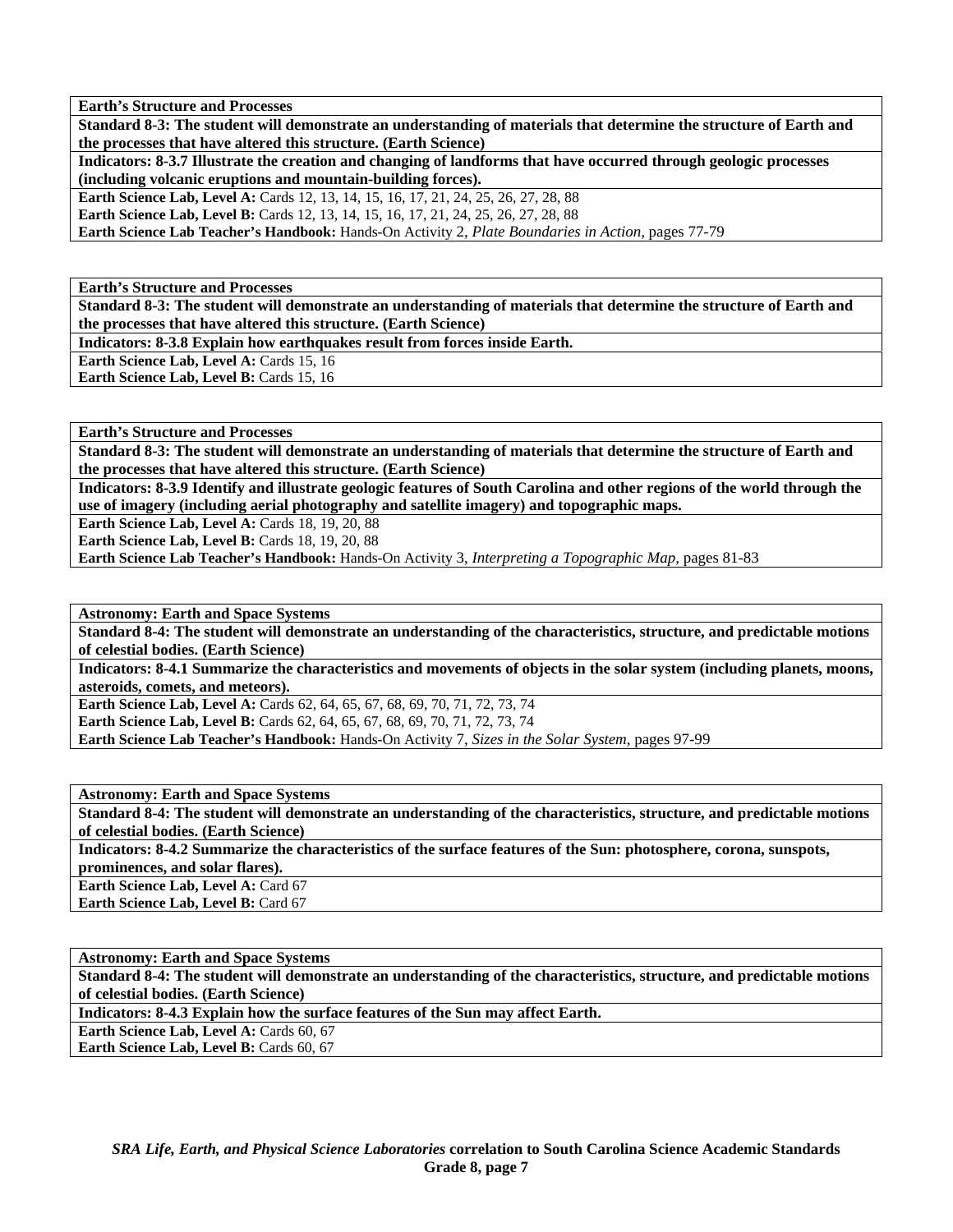**Astronomy: Earth and Space Systems** 

**Standard 8-4: The student will demonstrate an understanding of the characteristics, structure, and predictable motions of celestial bodies. (Earth Science)** 

**Indicators: 8-4.4 Explain the motions of Earth and the Moon and the effects of these motions as they orbit the Sun (including day, year, phases of the Moon, eclipses, and tides).** 

**Earth Science Lab, Level A: Cards 62, 64, 65, 66** 

**Earth Science Lab, Level B:** Cards 62, 64, 65, 66

**Astronomy: Earth and Space Systems** 

**Standard 8-4: The student will demonstrate an understanding of the characteristics, structure, and predictable motions of celestial bodies. (Earth Science)** 

**Indicators: 8-4.5 Explain how the tilt of Earth's axis affects the length of the day and the amount of heating on Earth's surface, thus causing the seasons of the year.** 

Earth Science Lab, Level A: Card 62

**Earth Science Lab, Level B:** Card 62

**Astronomy: Earth and Space Systems** 

**Standard 8-4: The student will demonstrate an understanding of the characteristics, structure, and predictable motions of celestial bodies. (Earth Science)** 

**Indicators: 8-4.6 Explain how gravitational forces are influenced by mass and distance.** 

**Physical Science Lab, Level A: Cards 57, 59** 

Physical Science Lab, Level B: Cards 57, 59

**Astronomy: Earth and Space Systems Standard 8-4: The student will demonstrate an understanding of the characteristics, structure, and predictable motions of celestial bodies. (Earth Science) Indicators: 8-4.7 Explains the effects of gravity on tides and planetary orbits.** 

**Earth Science Lab, Level A: Card 66** 

Earth Science Lab, Level B: Card 66

Physical Science Lab, Level A: Cards 57, 59 **Physical Science Lab, Level B: Cards 57, 59** 

**Astronomy: Earth and Space Systems** 

**Standard 8-4: The student will demonstrate an understanding of the characteristics, structure, and predictable motions of celestial bodies. (Earth Science)** 

**Indicators: 8-4.8 Explain the difference between mass and weight by using the concept of gravitational force.** 

**Physical Science Lab, Level A: Cards 57, 59** Physical Science Lab, Level B: Cards 57, 59

**Astronomy: Earth and Space Systems** 

**Standard 8-4: The student will demonstrate an understanding of the characteristics, structure, and predictable motions of celestial bodies. (Earth Science)** 

**Indicators: 8-4.9 Recall the Sun's position in the universe, the shapes and compositions of galaxies, and the distance measurement unit (light year) needed to identify star and galaxy locations. Earth Science Lab, Level A: Cards 67, 68, 74, 75, 77** 

**Earth Science Lab, Level B: Cards 67, 68, 74, 75, 77**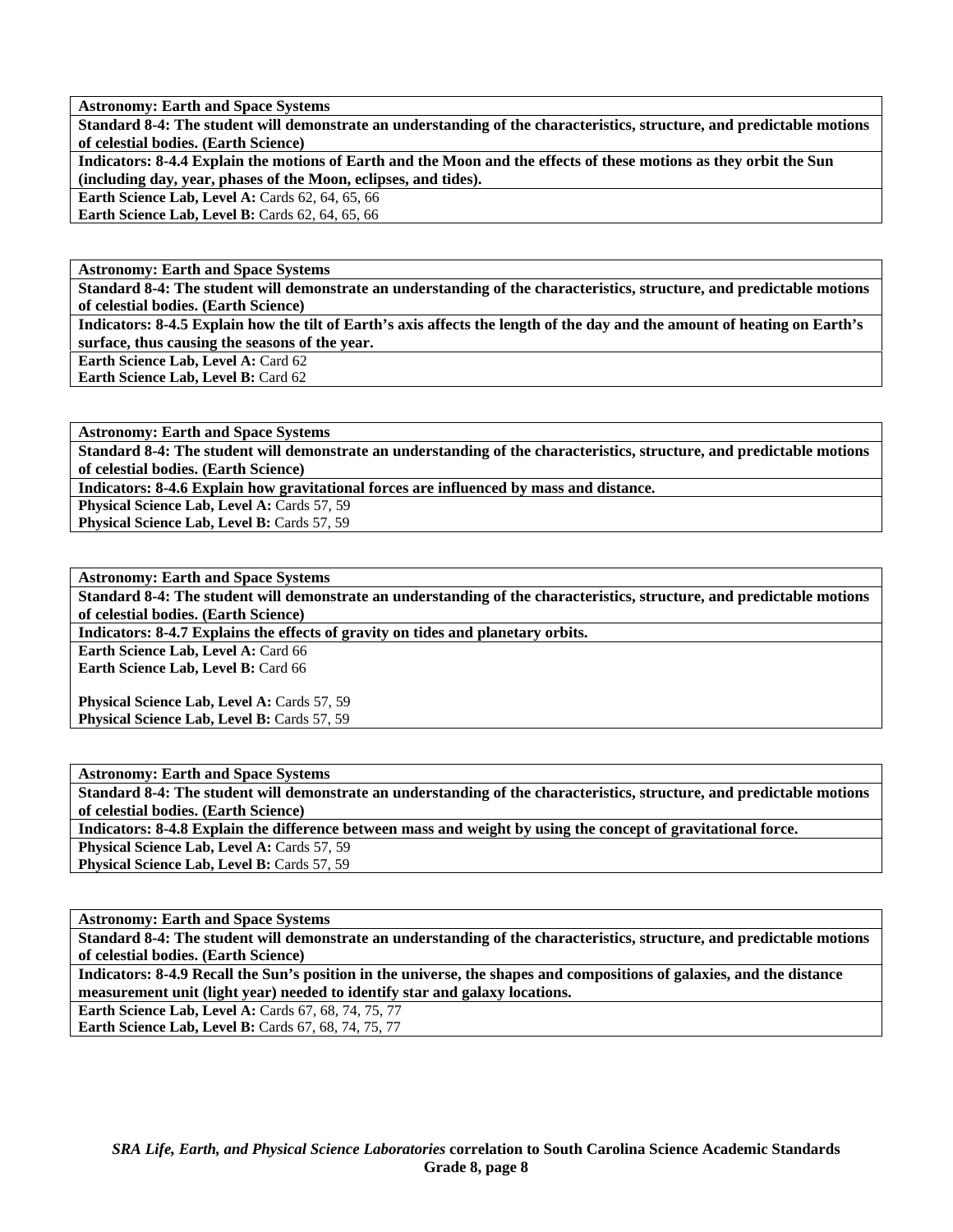**Astronomy: Earth and Space Systems** 

**Standard 8-4: The student will demonstrate an understanding of the characteristics, structure, and predictable motions of celestial bodies. (Earth Science)** 

**Indicators: 8-4.10 Compare the purposes of the tools and the technology that scientists use to study space (including various types of telescopes, satellites, space probes, and spectroscopes).** 

**Earth Science Lab, Level A: Cards 79, 80, 81** 

Earth Science Lab, Level B: Cards 79, 80, 81

**Forces and Motion** 

**Standard 8-5: The student will demonstrate an understanding of the effects of forces on the motion of an object. (Physical Science)** 

**Indicators: 8-5.1 Use measurement and time-distance graphs to represent motion of an object in terms of its position, direction, or speed.** 

Physical Science Lab, Level A: Cards 50, 51, 52

Physical Science Lab, Level B: Cards 50, 51, 52

**Forces and Motion** 

**Standard 8-5: The student will demonstrate an understanding of the effects of forces on the motion of an object. (Physical Science)** 

**Indicators: 8-5.2 Use the formula for average speed,**  $v = d/t$ **, to solve real-world problems.** 

**Physical Science Lab, Level A: Card 51** 

**Physical Science Lab, Level B: Card 51** 

**Forces and Motion** 

**Standard 8-5: The student will demonstrate an understanding of the effects of forces on the motion of an object. (Physical Science)** 

**Indicators: 8-5.3 Analyze the effects of forces (including gravity and friction) on the speed and direction of an object. Physical Science Lab, Level A:** Cards 51, 52, 53, 54, 55, 56, 58, 59

**Physical Science Lab, Level B:** Cards 51, 52, 53, 54, 55, 56, 58, 59

**Physical Science Lab Teacher's Handbook:** Hands-On Activity 4, *Reducing Friction,* pages 89-91

**Forces and Motion** 

**Standard 8-5: The student will demonstrate an understanding of the effects of forces on the motion of an object. (Physical Science)** 

**Indicators: 8-5.4 Predict how varying the amount of force or mass will affect the motion of an object.** 

**Physical Science Lab, Level A: Cards 54, 55, 56, 57** 

Physical Science Lab, Level B: Cards 54, 55, 56, 57

**Physical Science Lab Teacher's Handbook:** Hands-On Activity 4, *Reducing Friction,* pages 89-91

**Forces and Motion** 

**Standard 8-5: The student will demonstrate an understanding of the effects of forces on the motion of an object. (Physical Science)** 

**Indicators: 8-5.5 Analyze the resulting effect of balanced and unbalanced forces on an object's motion in terms of magnitude and direction.** 

**Physical Science Lab, Level A: Card 56** Physical Science Lab, Level B: Card 56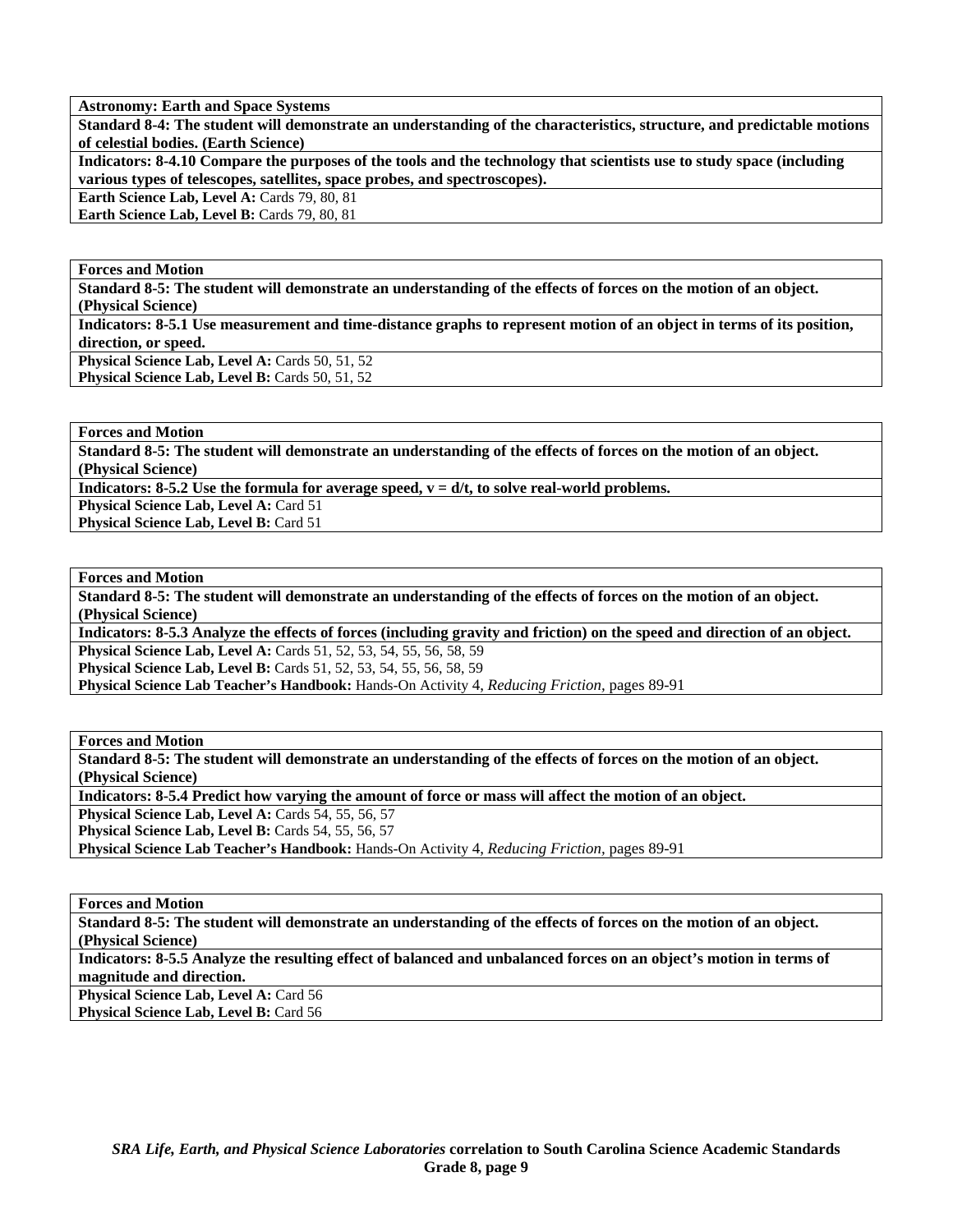**Forces and Motion** 

**Standard 8-5: The student will demonstrate an understanding of the effects of forces on the motion of an object. (Physical Science)** 

**Indicators: 8-5.6 Summarize and illustrate the concept of inertia.** 

**Physical Science Lab, Level A: Card 53** 

**Physical Science Lab, Level B: Card 53** 

**Waves** 

**Standard 8-6: The student will demonstrate an understanding of the properties and behaviors of waves. (Physical Science)** 

**Indicators: 8-6.1 Recall that waves transmit energy but not matter.** 

**Earth Science Lab, Level A: Card 16 Earth Science Lab, Level B: Card 16** 

**Physical Science Lab, Level A:** Cards 77, 78, 79, 80, 81, 82, 83 **Physical Science Lab, Level B:** Cards 77, 78, 79, 80, 81, 82, 83 **Physical Science Lab Teacher's Handbook:** Hands-On Activity 6, *Making Sound,* pages 97-99

**Waves** 

**Standard 8-6: The student will demonstrate an understanding of the properties and behaviors of waves. (Physical Science)** 

**Indicators: 8-6.2 Distinguish between mechanical and electromagnetic waves.** 

**Physical Science Lab, Level A: Cards 77, 78, 82, 83** 

Physical Science Lab, Level B: Cards 77, 78, 82, 83

**Waves** 

**Standard 8-6: The student will demonstrate an understanding of the properties and behaviors of waves. (Physical Science)** 

**Indicators: 8-6.3 Summarize factors that influence the basic properties of waves (including frequency, amplitude, wavelength, and speed).** 

Physical Science Lab, Level A: Cards 77, 78, 83 Physical Science Lab, Level B: Cards 77, 78, 83

**Waves** 

**Standard 8-6: The student will demonstrate an understanding of the properties and behaviors of waves. (Physical Science)** 

**Indicators: 8-6.4 Summarize the behaviors of waves (including refraction, reflection, transmission, and absorption). Physical Science Lab, Level A: Cards 79, 85, 86, 87** Physical Science Lab, Level B: Cards 79, 85, 86, 87

**Waves** 

**Standard 8-6: The student will demonstrate an understanding of the properties and behaviors of waves. (Physical Science)** 

**Indicators: 8-6.5 Explain hearing in terms of the relationship between sound waves and the ear.** 

Physical Science Lab, Level A: Cards 79, 80, 81

Physical Science Lab, Level B: Cards 79, 80, 81

**Physical Science Lab Teacher's Handbook:** Hands-On Activity 6, *Making Sound,* pages 97-99